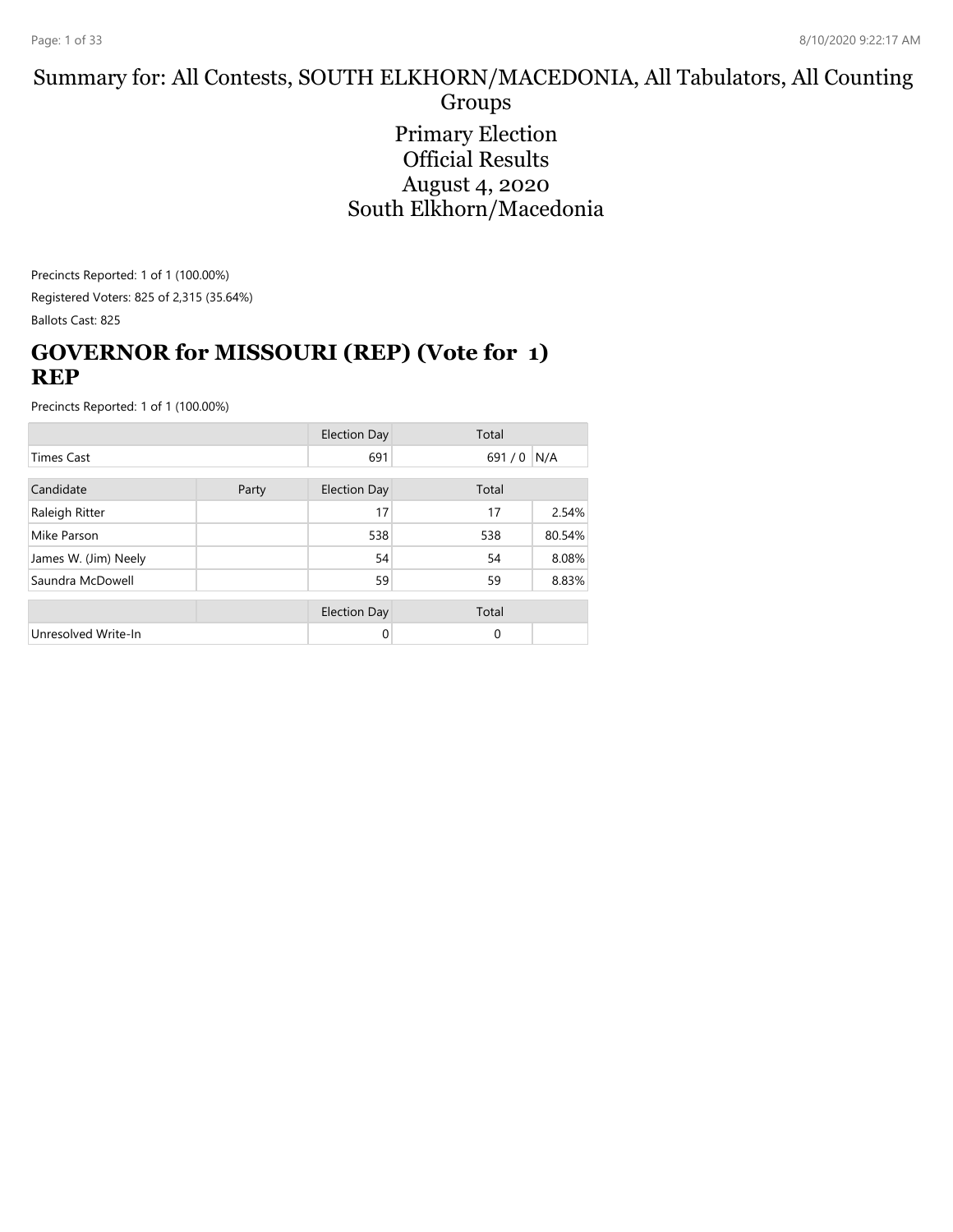## **GOVERNOR for MISSOURI (DEM) (Vote for 1) DEM**

|                                   |       | <b>Election Day</b> | Total       |        |
|-----------------------------------|-------|---------------------|-------------|--------|
| <b>Times Cast</b>                 |       | 118                 | $118/0$ N/A |        |
| Candidate                         | Party | <b>Election Day</b> | Total       |        |
| Nicole Galloway                   |       | 94                  | 94          | 84.68% |
| Jimmie Matthews                   |       | 4                   | 4           | 3.60%  |
| Antoin Johnson                    |       | 3                   | 3           | 2.70%  |
| Eric Morrison                     |       | 7                   | 7           | 6.31%  |
| Robin John Daniel Van<br>Quaethem |       | 3                   | 3           | 2.70%  |
|                                   |       | <b>Election Day</b> | Total       |        |
| Unresolved Write-In               |       | 0                   | $\Omega$    |        |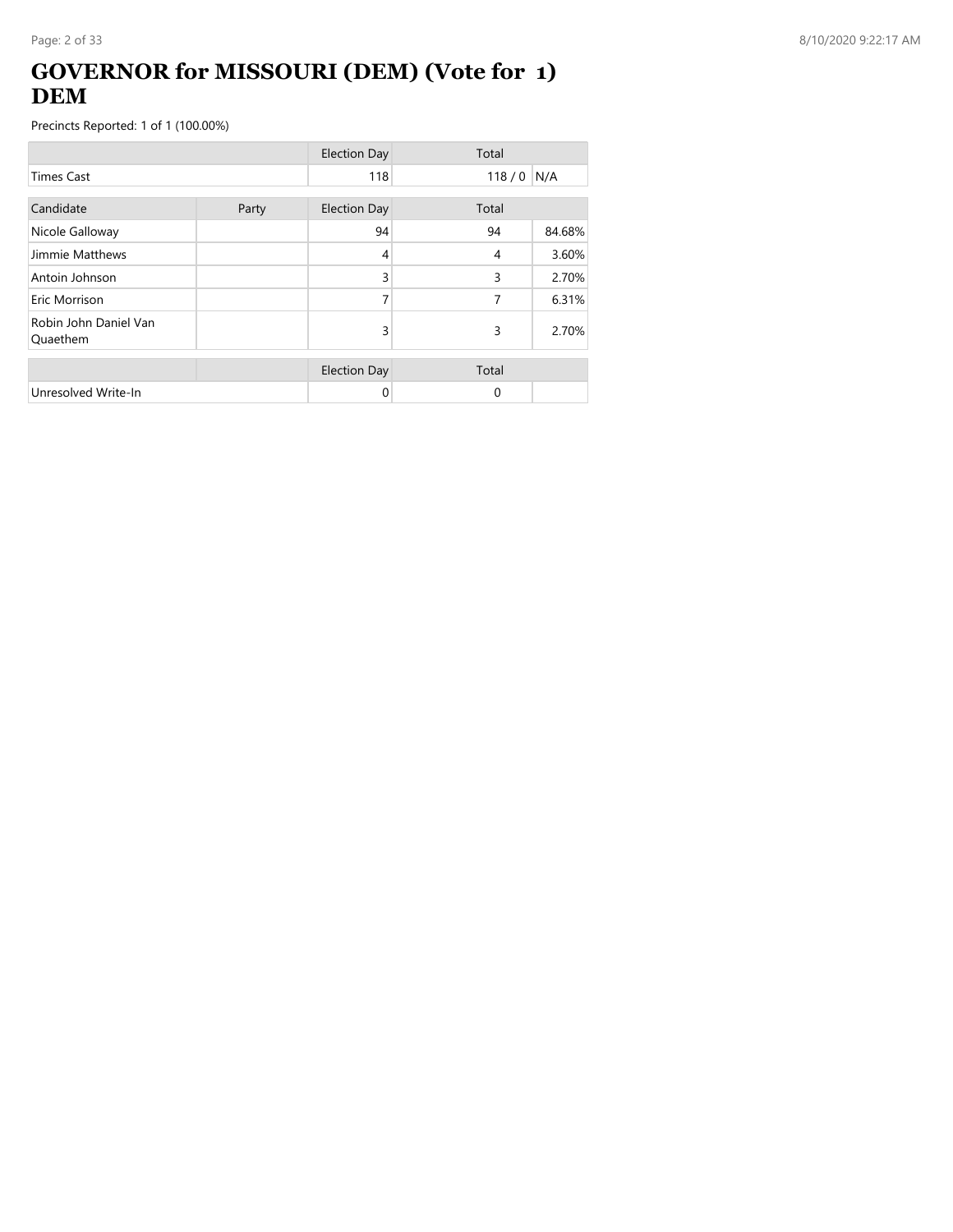## **GOVERNOR for MISSOURI (LIB) (Vote for 1) LIB**

|                     |       | <b>Election Day</b> | Total |         |
|---------------------|-------|---------------------|-------|---------|
| Times Cast          |       |                     | 3/0   | N/A     |
| Candidate           | Party | <b>Election Day</b> | Total |         |
| <b>Rik Combs</b>    |       |                     | 3     | 100.00% |
|                     |       | <b>Election Day</b> | Total |         |
| Unresolved Write-In |       |                     | 0     |         |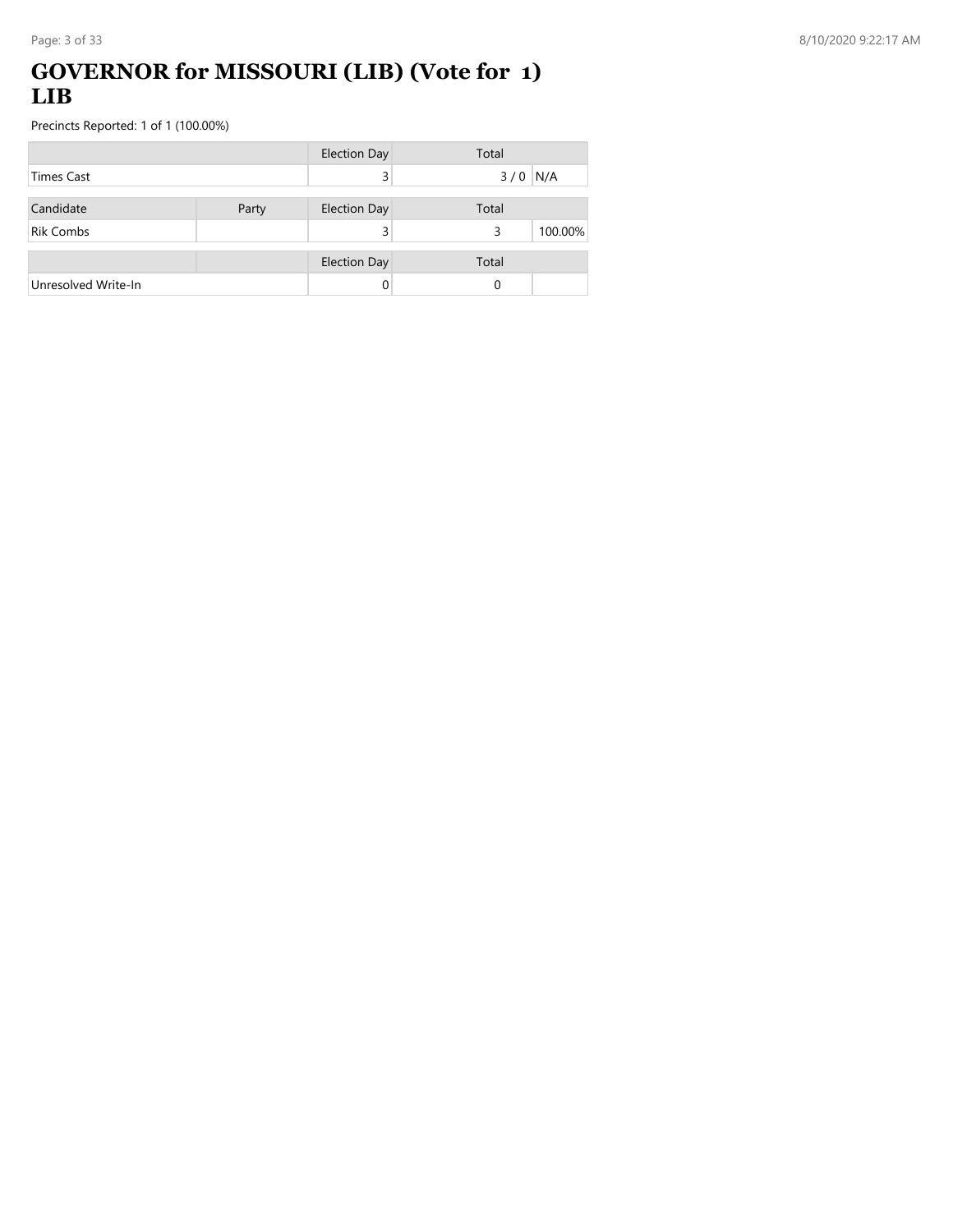### **GOVERNOR for MISSOURI (GRN) (Vote for 1) GRN**

|                     |       | <b>Election Day</b> | Total      |
|---------------------|-------|---------------------|------------|
| <b>Times Cast</b>   |       |                     | N/A<br>1/0 |
| Candidate           | Party | <b>Election Day</b> | Total      |
| Jerome Howard Bauer |       |                     | 100.00%    |
|                     |       | <b>Election Day</b> | Total      |
| Unresolved Write-In |       |                     | 0          |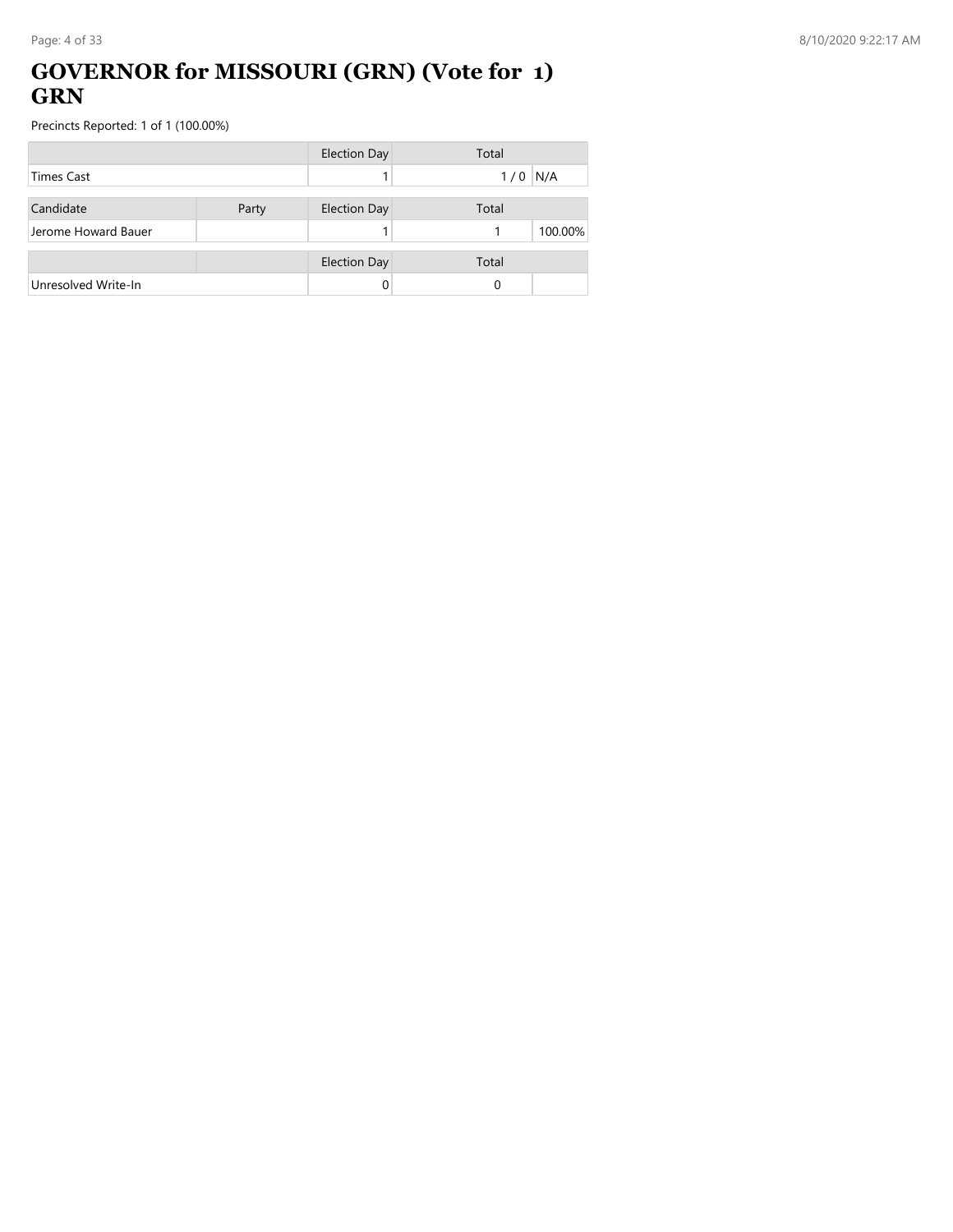## **LIEUTENANT GOVERNOR for MISSOURI (REP) (Vote for 1) REP**

|                     |  | <b>Election Day</b> | Total       |        |
|---------------------|--|---------------------|-------------|--------|
| <b>Times Cast</b>   |  | 691                 | $691/0$ N/A |        |
| Candidate<br>Party  |  | <b>Election Day</b> | Total       |        |
| Arnie C. AC Dienoff |  | 36                  | 36          | 5.84%  |
| Mike Kehoe          |  | 384                 | 384         | 62.34% |
| Aaron T Wisdom      |  | 49                  | 49          | 7.95%  |
| Mike Carter         |  | 147                 | 147         | 23.86% |
|                     |  | <b>Election Day</b> | Total       |        |
| Unresolved Write-In |  | 0                   | $\Omega$    |        |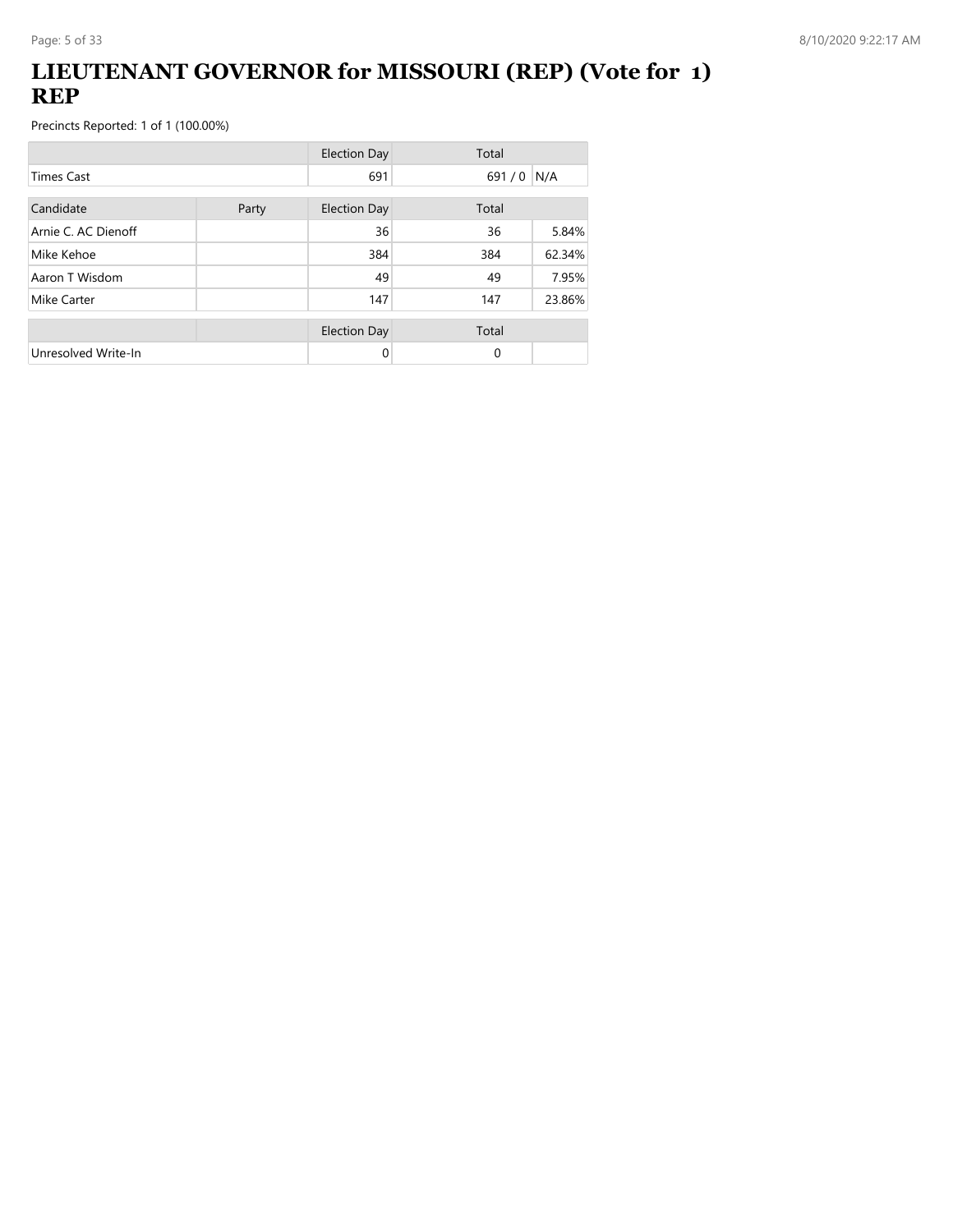## **LIEUTENANT GOVERNOR for MISSOURI (DEM) (Vote for 1) DEM**

|                     |       | <b>Election Day</b> | Total       |        |
|---------------------|-------|---------------------|-------------|--------|
| Times Cast          |       | 118                 | $118/0$ N/A |        |
| Candidate           | Party | Election Day        | Total       |        |
| Gregory A Upchurch  |       | 39                  | 39          | 36.45% |
| Alissia Canady      |       | 68                  | 68          | 63.55% |
|                     |       | <b>Election Day</b> | Total       |        |
| Unresolved Write-In |       | 0                   | $\Omega$    |        |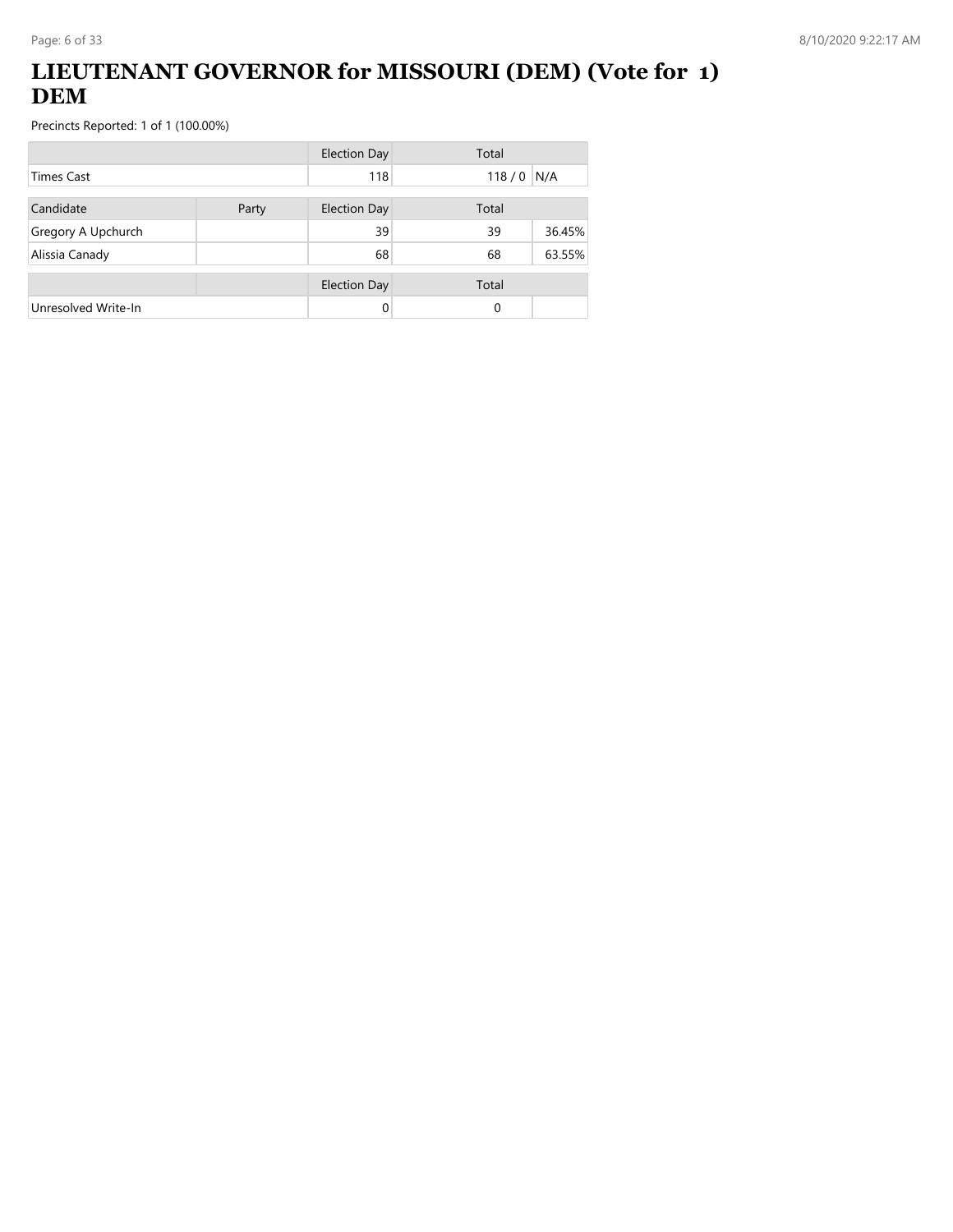## **LIEUTENANT GOVERNOR for MISSOURI (LIB) (Vote for 1) LIB**

|                     |       | <b>Election Day</b> | Total        |
|---------------------|-------|---------------------|--------------|
| Times Cast          |       | 3                   | $3/0$ N/A    |
| Candidate           | Party | <b>Election Day</b> | Total        |
| <b>Bill Slantz</b>  |       |                     | 100.00%<br>3 |
|                     |       | <b>Election Day</b> | Total        |
| Unresolved Write-In |       |                     | 0            |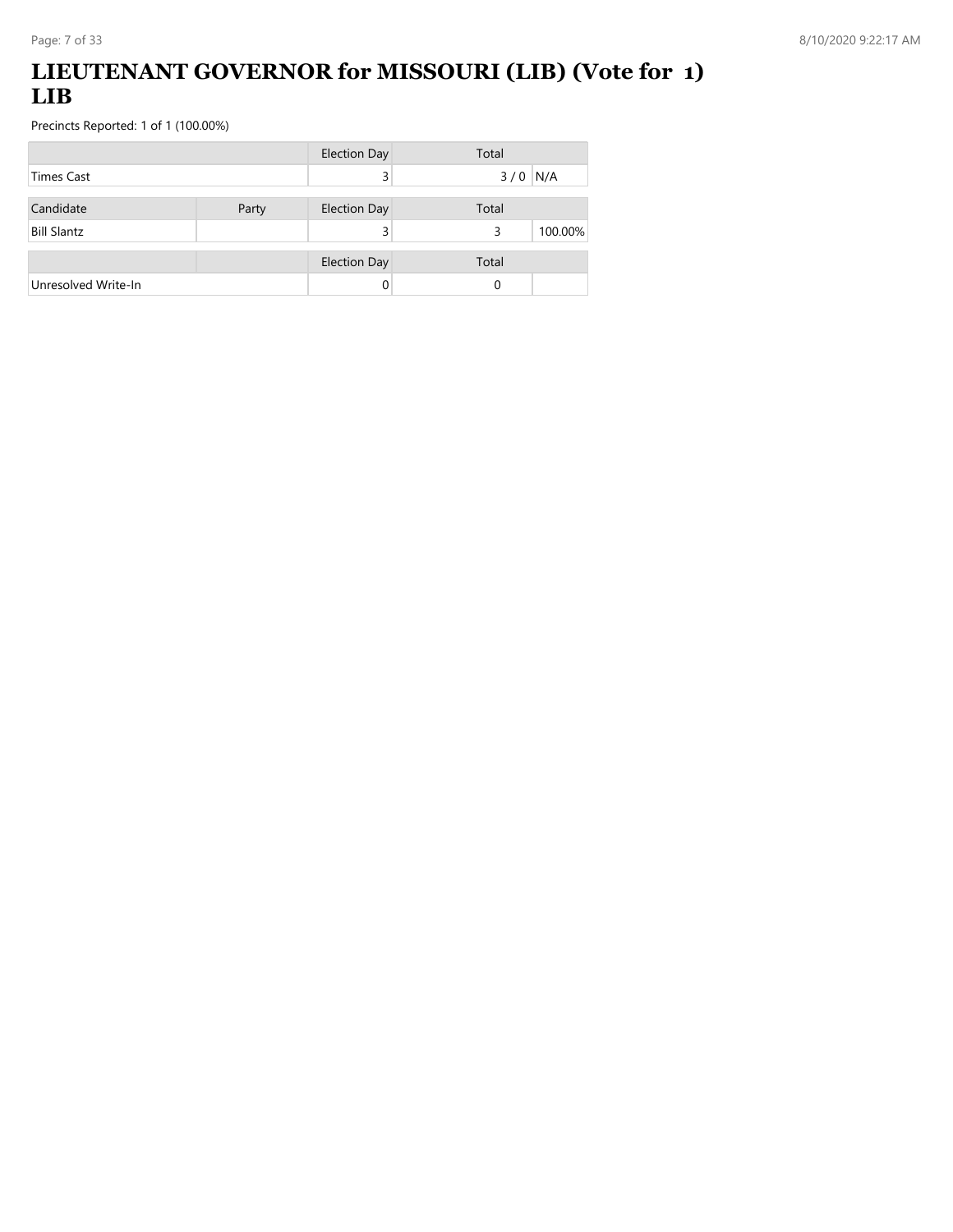## **LIEUTENANT GOVERNOR for MISSOURI (GRN) (Vote for 1) GRN**

|                     |       | <b>Election Day</b> | Total      |
|---------------------|-------|---------------------|------------|
| Times Cast          |       |                     | N/A<br>1/0 |
| Candidate           | Party | <b>Election Day</b> | Total      |
| Kelley Dragoo       |       |                     | 100.00%    |
|                     |       | <b>Election Day</b> | Total      |
| Unresolved Write-In |       | 0                   | 0          |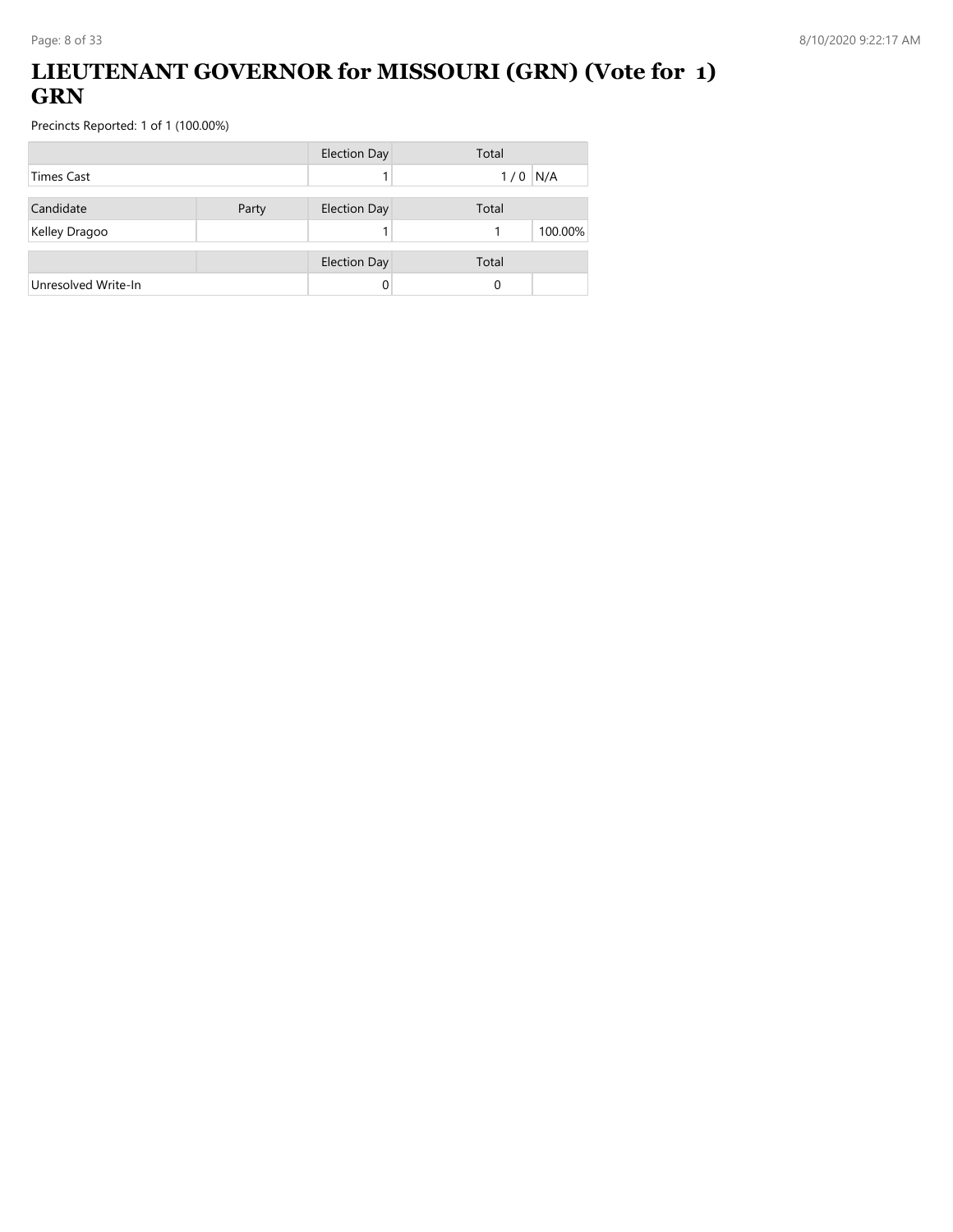## **SECRETARY OF STATE for MISSOURI (REP) (Vote for 1) REP**

|                        |       | <b>Election Day</b> | Total          |
|------------------------|-------|---------------------|----------------|
| <b>Times Cast</b>      |       | 691                 | 691 / 0 N/A    |
| Candidate              | Party | <b>Election Day</b> | Total          |
| John R. (Jay) Ashcroft |       | 627                 | 100.00%<br>627 |
|                        |       | <b>Election Day</b> | Total          |
| Unresolved Write-In    |       | 0                   | 0              |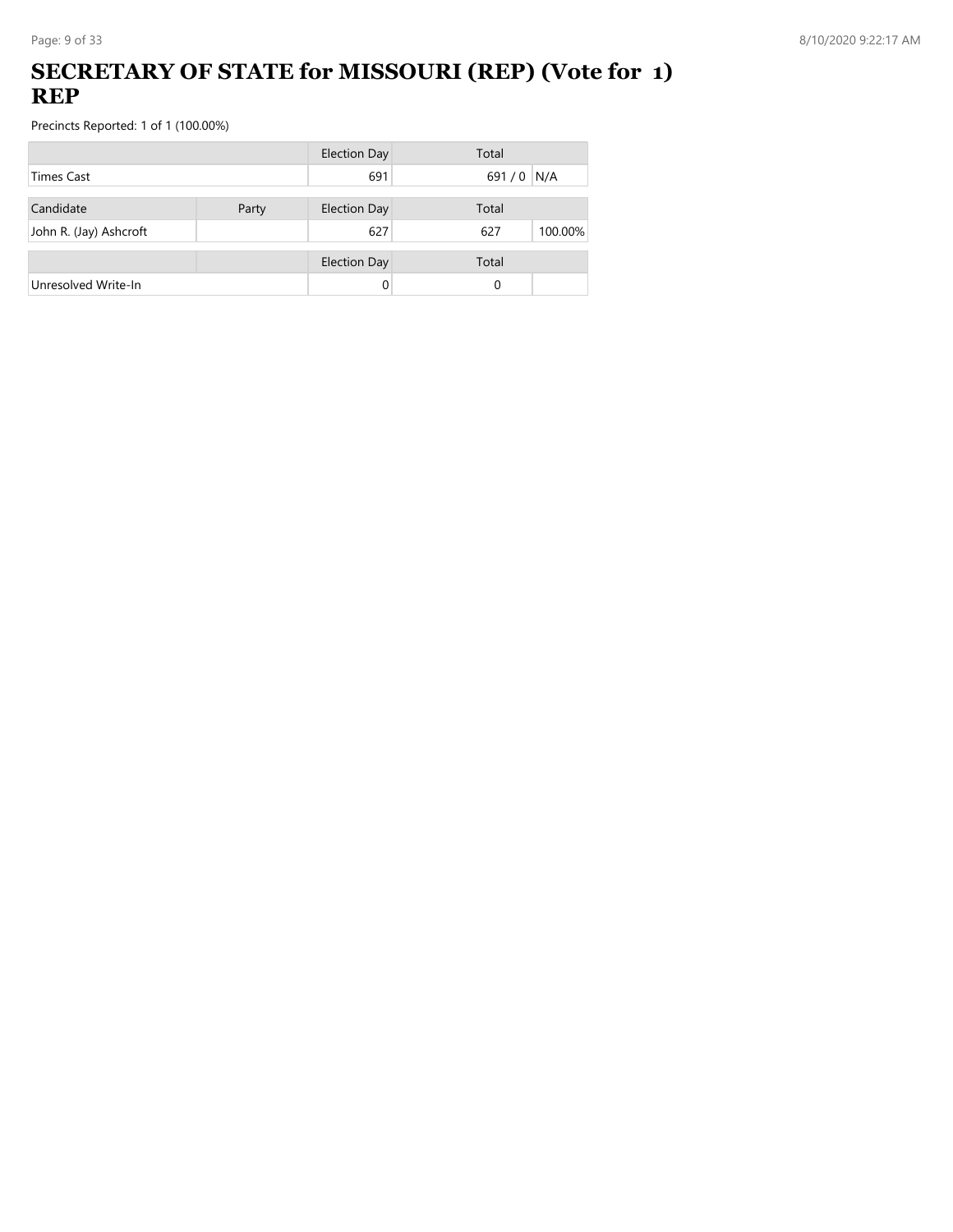## **SECRETARY OF STATE for MISSOURI (DEM) (Vote for 1) DEM**

|                     |       | <b>Election Day</b> | Total         |
|---------------------|-------|---------------------|---------------|
| <b>Times Cast</b>   |       | 118                 | $118/0$ N/A   |
| Candidate           | Party | <b>Election Day</b> | Total         |
| Yinka Faleti        |       | 99                  | 100.00%<br>99 |
|                     |       | <b>Election Day</b> | Total         |
| Unresolved Write-In |       | 0                   | 0             |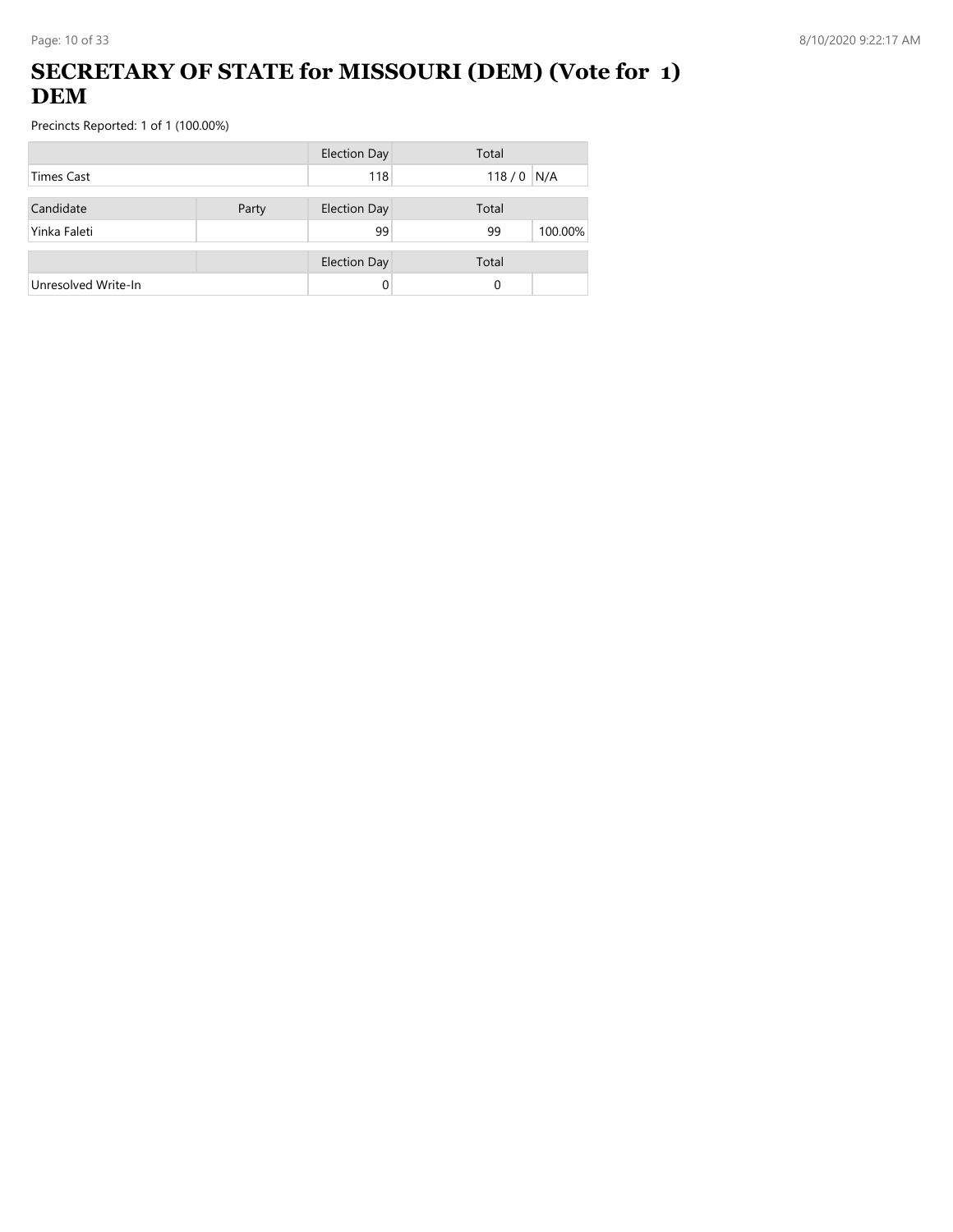### **SECRETARY OF STATE for MISSOURI (LIB) (Vote for 1) LIB**

|                     |       | <b>Election Day</b> | Total        |
|---------------------|-------|---------------------|--------------|
| <b>Times Cast</b>   |       |                     | $3/0$ N/A    |
| Candidate           | Party | <b>Election Day</b> | Total        |
| Carl Herman Freese  |       |                     | 100.00%<br>3 |
|                     |       | <b>Election Day</b> | Total        |
| Unresolved Write-In |       |                     | 0            |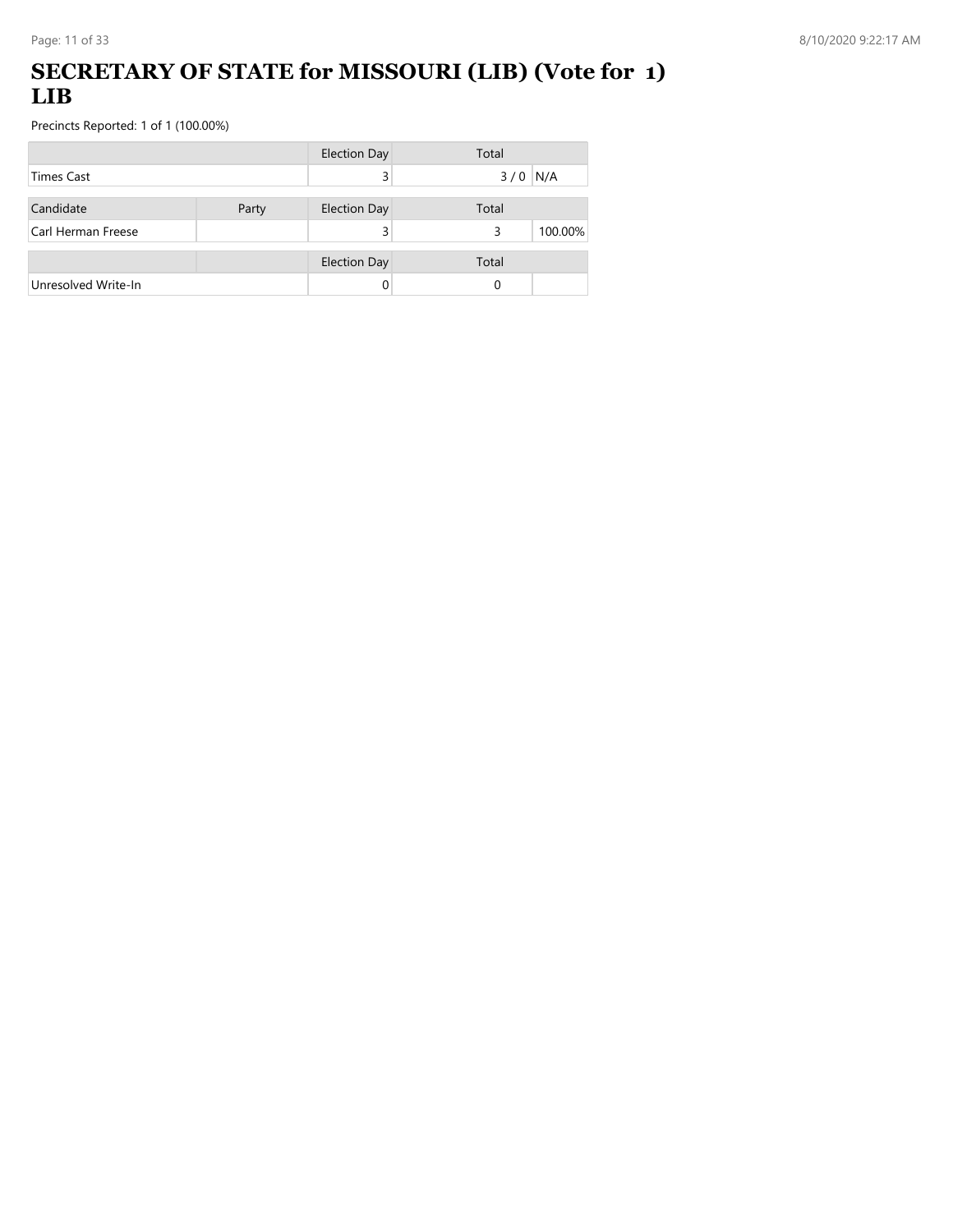### **SECRETARY OF STATE for MISSOURI (GRN) (Vote for 1) GRN**

|                     |       | <b>Election Day</b> | Total      |
|---------------------|-------|---------------------|------------|
| <b>Times Cast</b>   |       |                     | N/A<br>1/0 |
| Candidate           | Party | <b>Election Day</b> | Total      |
| Paul Lehmann        |       |                     | 100.00%    |
|                     |       | <b>Election Day</b> | Total      |
| Unresolved Write-In |       |                     | 0          |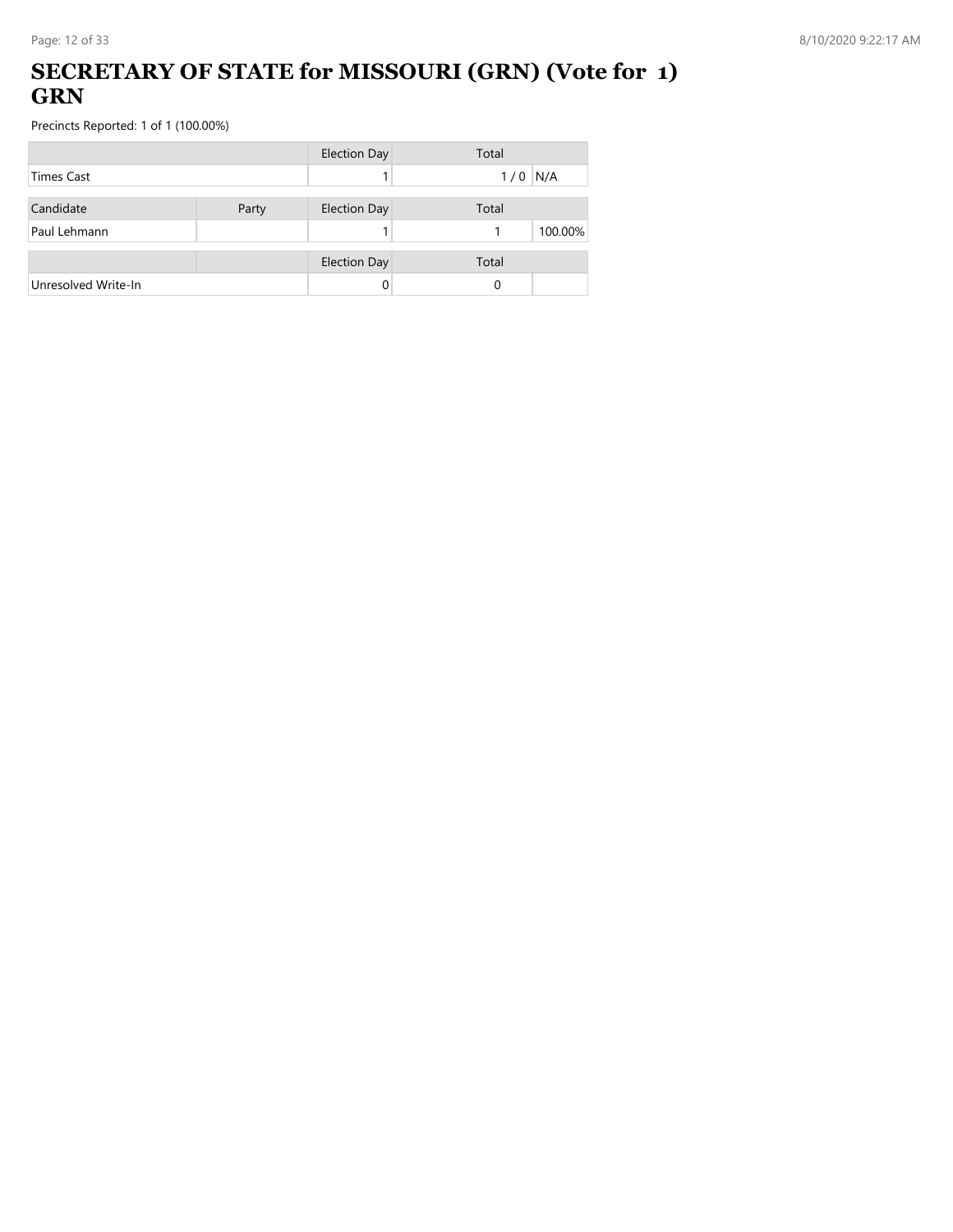#### **SECRETARY OF STATE for MISSOURI (CST) (Vote for 1) CST**

|                     |       | <b>Election Day</b> | Total      |
|---------------------|-------|---------------------|------------|
| <b>Times Cast</b>   |       |                     | N/A<br>1/0 |
| Candidate           | Party | <b>Election Day</b> | Total      |
| Paul Venable        |       |                     | 100.00%    |
|                     |       | <b>Election Day</b> | Total      |
| Unresolved Write-In |       |                     | 0          |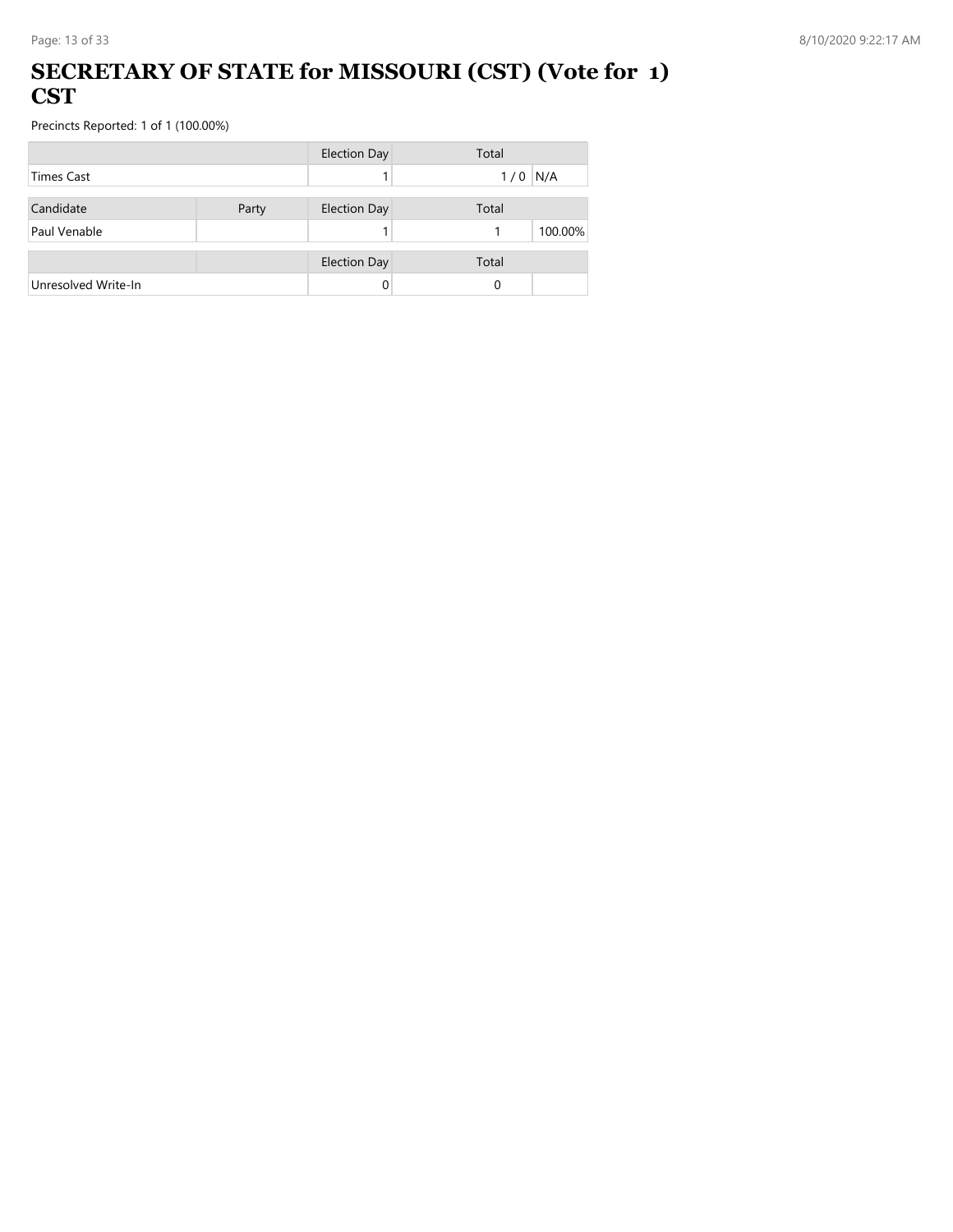### **STATE TREASURER for MISSOURI (REP) (Vote for 1) REP**

|                     |       | <b>Election Day</b> | Total          |
|---------------------|-------|---------------------|----------------|
| <b>Times Cast</b>   |       | 691                 | 691/0 N/A      |
| Candidate           | Party | <b>Election Day</b> | Total          |
|                     |       |                     |                |
| Scott Fitzpatrick   |       | 592                 | 592<br>100.00% |
|                     |       | <b>Election Day</b> | Total          |
| Unresolved Write-In |       |                     | 0              |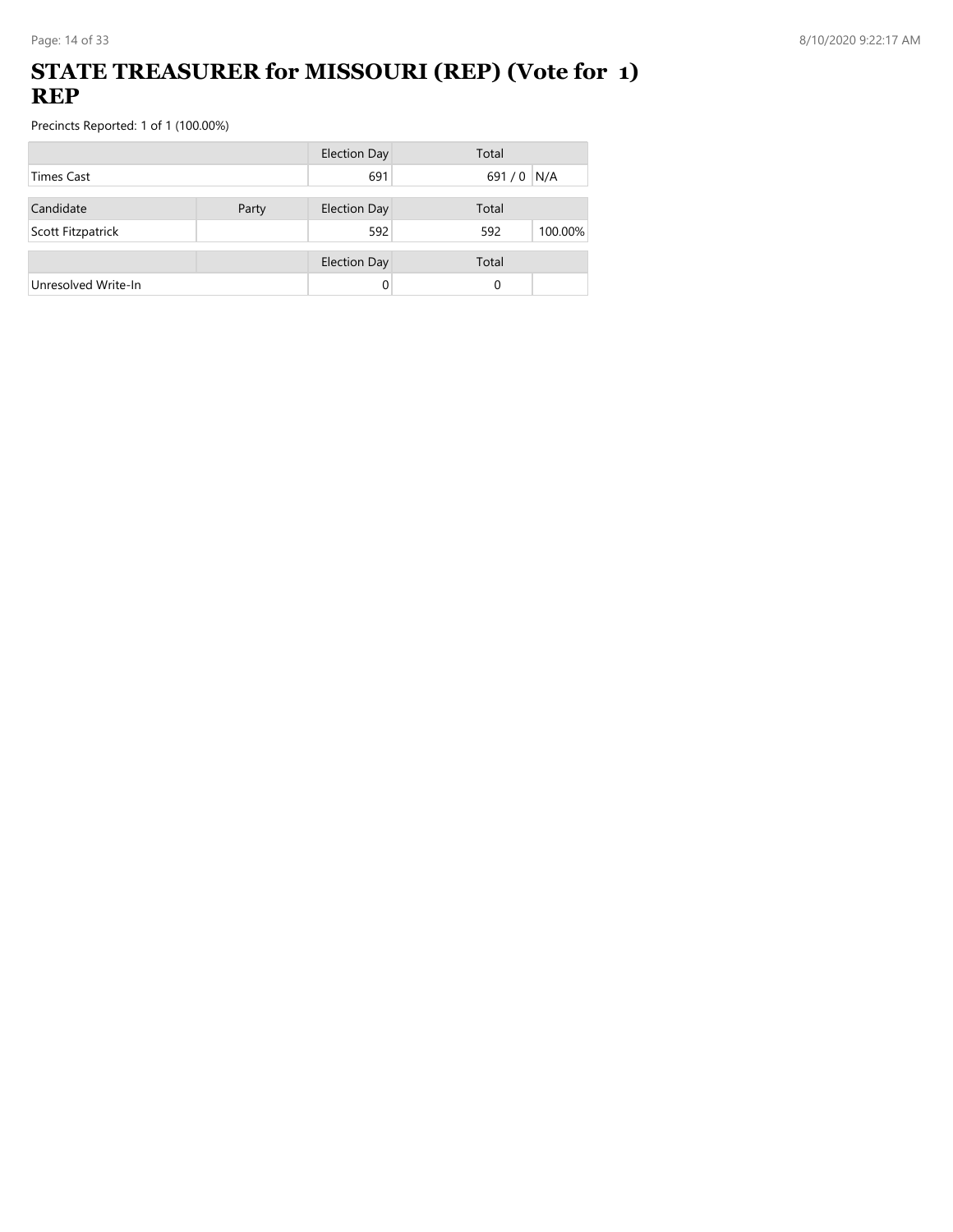## **STATE TREASURER for MISSOURI (DEM) (Vote for 1) DEM**

|                      |       | <b>Election Day</b> | Total          |
|----------------------|-------|---------------------|----------------|
| <b>Times Cast</b>    |       | 118                 | $118/0$ N/A    |
| Candidate            | Party | <b>Election Day</b> | Total          |
| Vicki Lorenz Englund |       | 101                 | 100.00%<br>101 |
|                      |       |                     |                |
|                      |       | <b>Election Day</b> | Total          |
| Unresolved Write-In  |       |                     | 0              |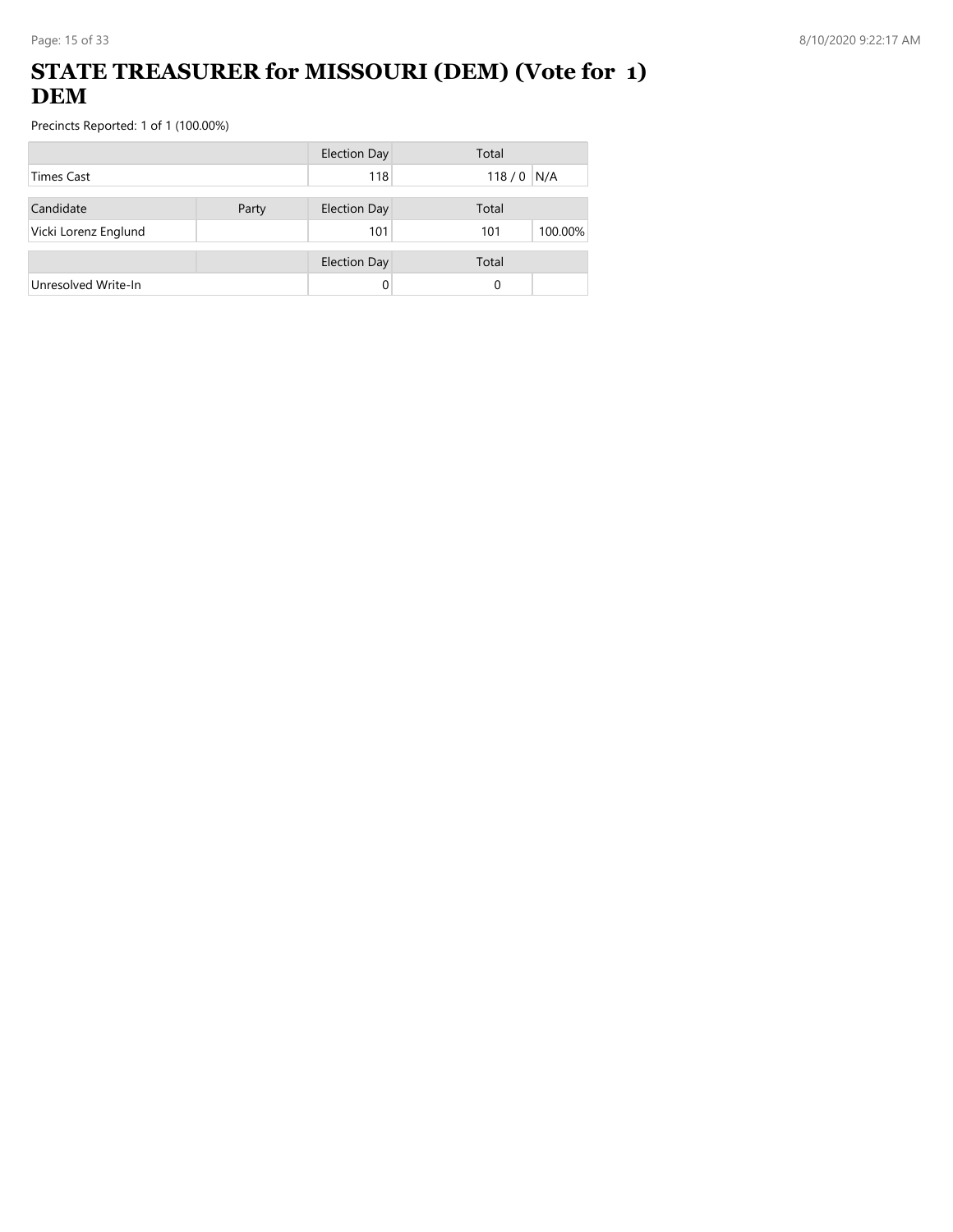### **STATE TREASURER for MISSOURI (LIB) (Vote for 1) LIB**

|                        |       | <b>Election Day</b> | Total        |
|------------------------|-------|---------------------|--------------|
| <b>Times Cast</b>      |       |                     | $3/0$ N/A    |
| Candidate              | Party | <b>Election Day</b> | Total        |
| Nicholas (Nick) Kasoff |       |                     | 100.00%<br>3 |
|                        |       | <b>Election Day</b> | Total        |
| Unresolved Write-In    |       | 0                   | 0            |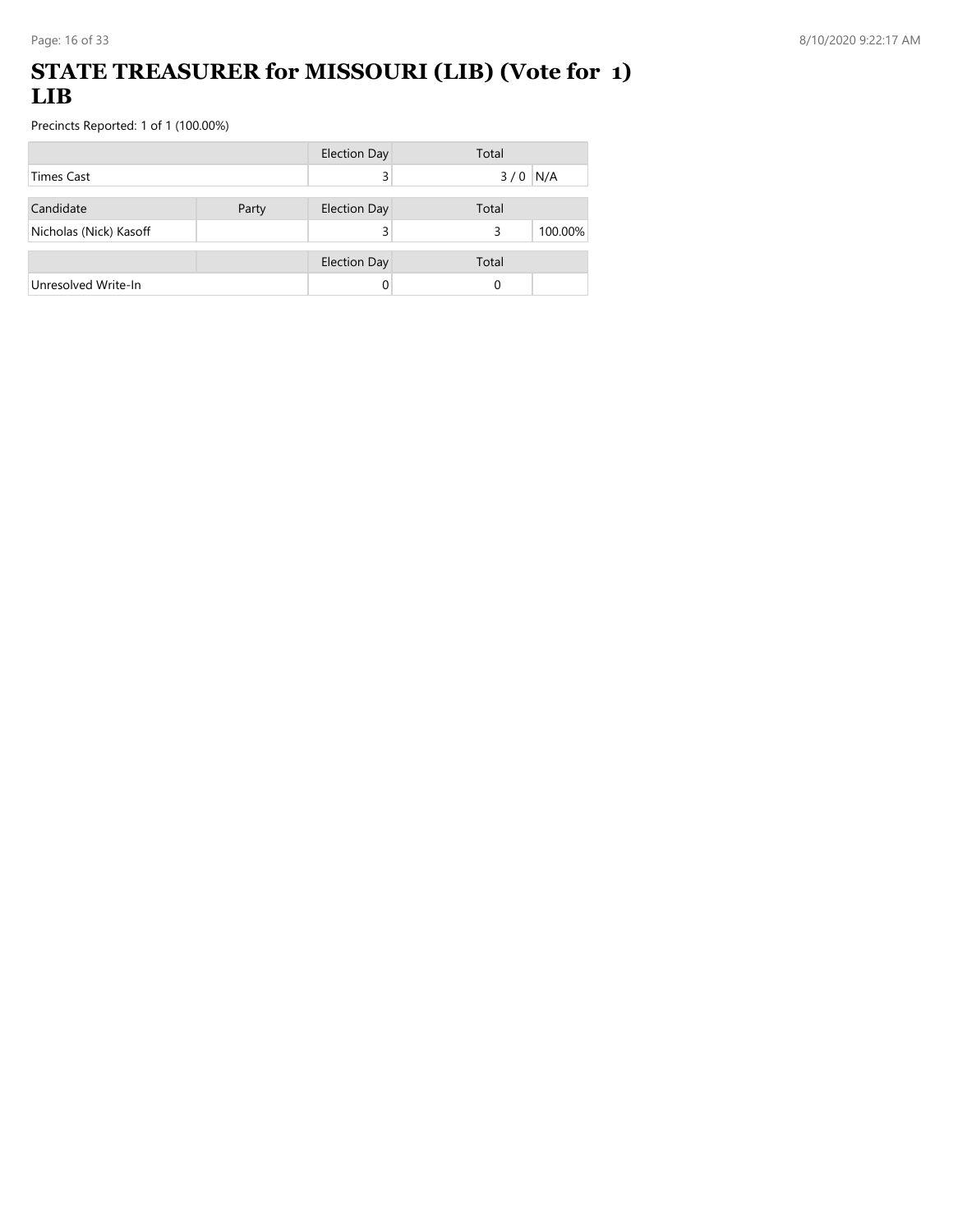### **STATE TREASURER for MISSOURI (GRN) (Vote for 1) GRN**

|                     |       | <b>Election Day</b> | Total      |
|---------------------|-------|---------------------|------------|
| <b>Times Cast</b>   |       |                     | N/A<br>1/0 |
| Candidate           | Party | <b>Election Day</b> | Total      |
| Joseph Civettini    |       |                     | 100.00%    |
|                     |       | <b>Election Day</b> | Total      |
| Unresolved Write-In |       |                     | 0          |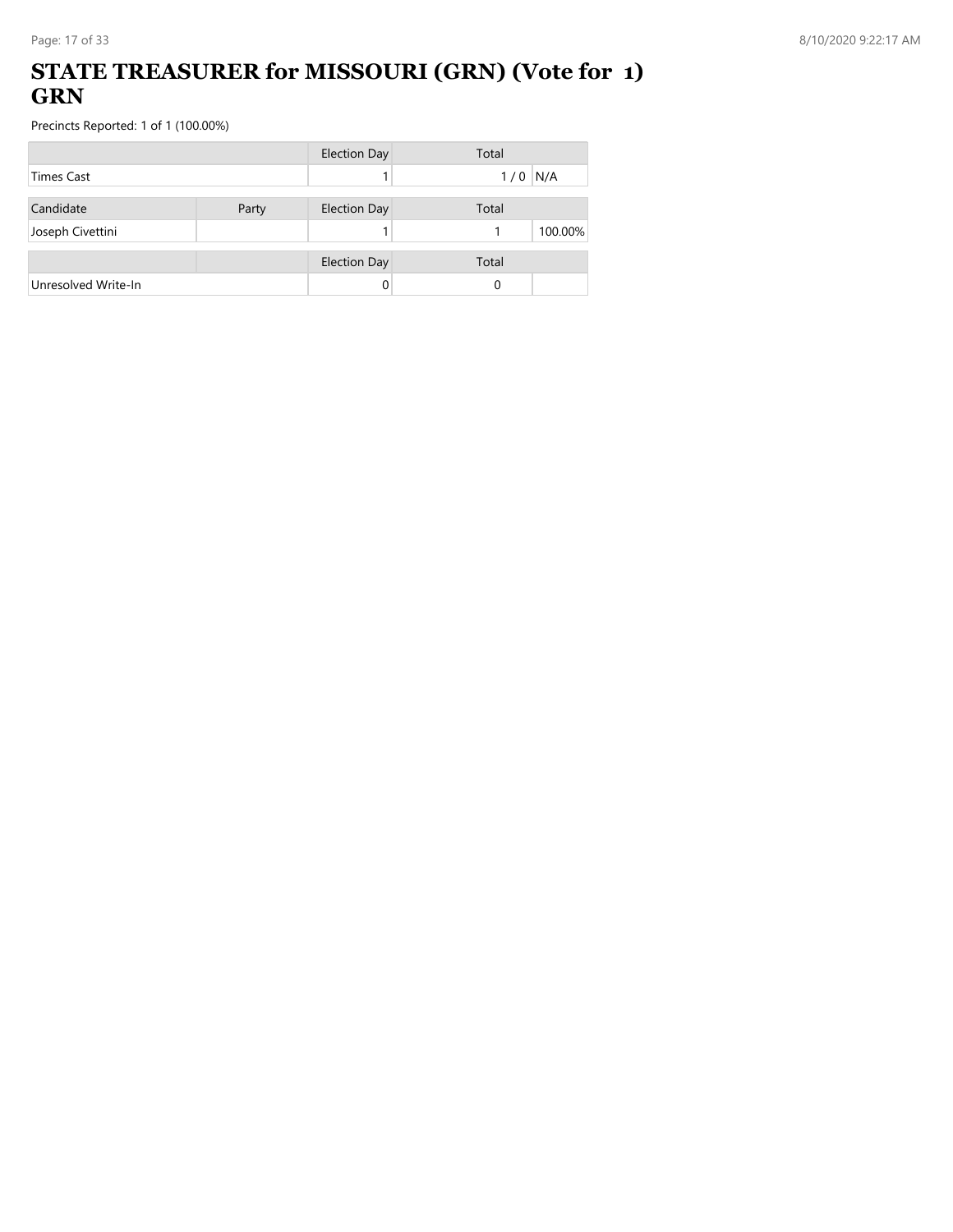### **ATTORNEY GENERAL for MISSOURI (REP) (Vote for 1) REP**

|                     |       | <b>Election Day</b> | Total          |
|---------------------|-------|---------------------|----------------|
| <b>Times Cast</b>   |       | 691                 | 691/0 N/A      |
| Candidate           | Party | <b>Election Day</b> | Total          |
| Eric Schmitt        |       | 595                 | 100.00%<br>595 |
|                     |       | <b>Election Day</b> | Total          |
| Unresolved Write-In |       | 0                   | 0              |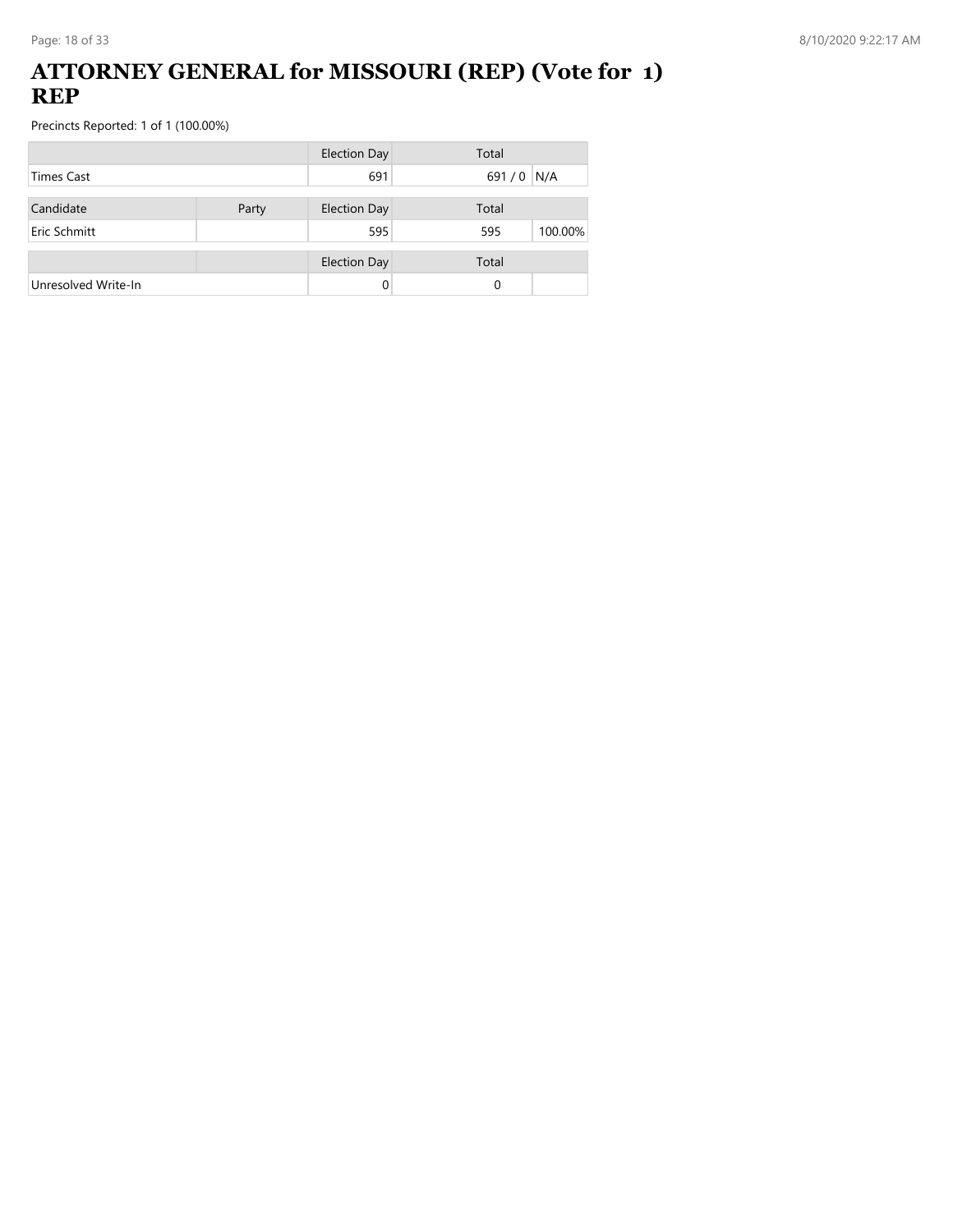### **ATTORNEY GENERAL for MISSOURI (DEM) (Vote for 1) DEM**

|                      |       | <b>Election Day</b> | Total |        |
|----------------------|-------|---------------------|-------|--------|
| Times Cast           |       | 118                 | 118/0 | N/A    |
| Candidate            | Party | <b>Election Day</b> | Total |        |
| <b>Rich Finneran</b> |       | 72                  | 72    | 67.92% |
| Elad Gross           |       | 34                  | 34    | 32.08% |
|                      |       | <b>Election Day</b> | Total |        |
| Unresolved Write-In  |       | 0                   | 0     |        |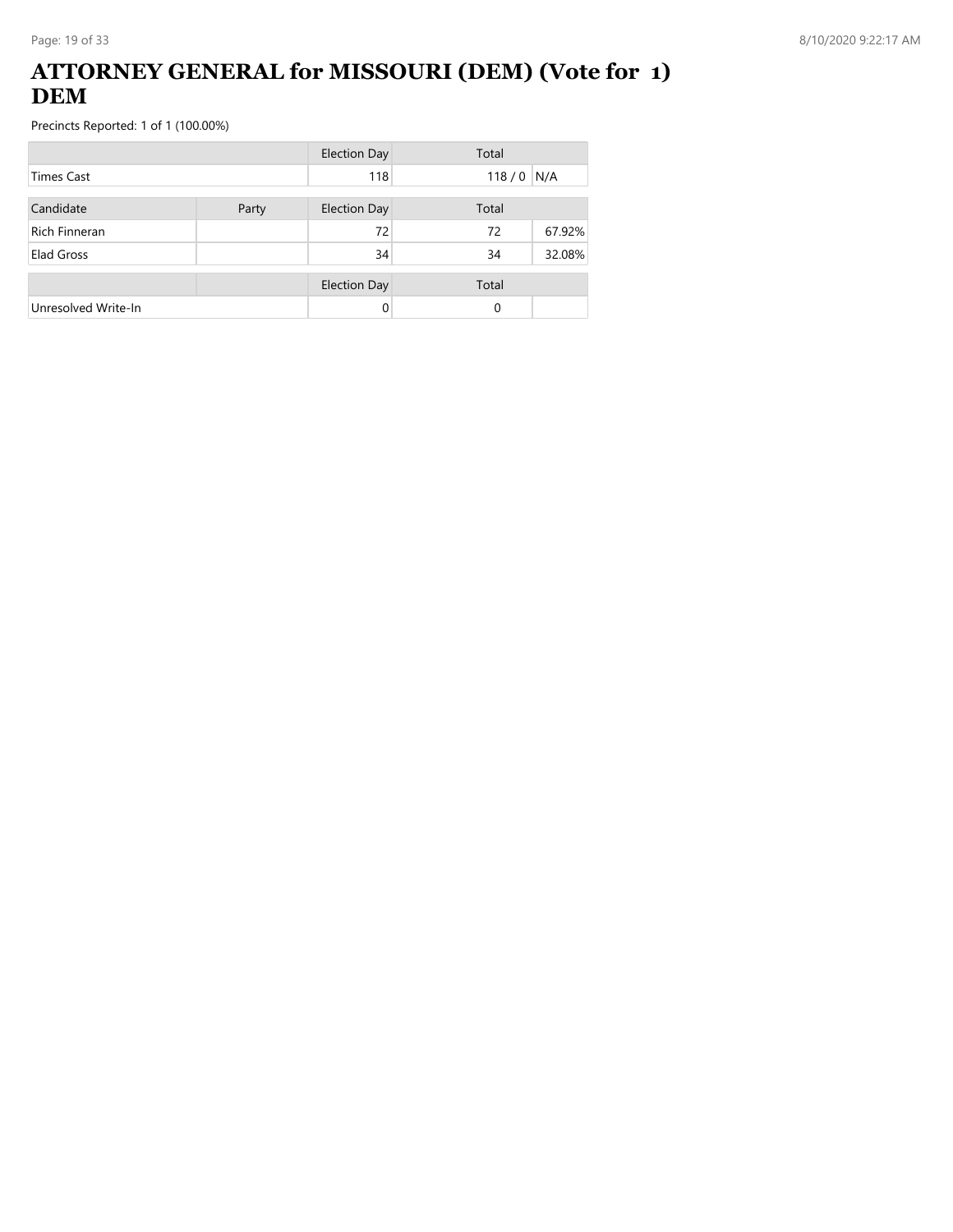### **ATTORNEY GENERAL for MISSOURI (LIB) (Vote for 1) LIB**

|                     |       | <b>Election Day</b> | Total        |
|---------------------|-------|---------------------|--------------|
| <b>Times Cast</b>   |       | 3                   | $3/0$ N/A    |
| Candidate           | Party | <b>Election Day</b> | Total        |
| Kevin C Babcock     |       |                     | 100.00%<br>3 |
|                     |       | <b>Election Day</b> | Total        |
| Unresolved Write-In |       |                     | 0            |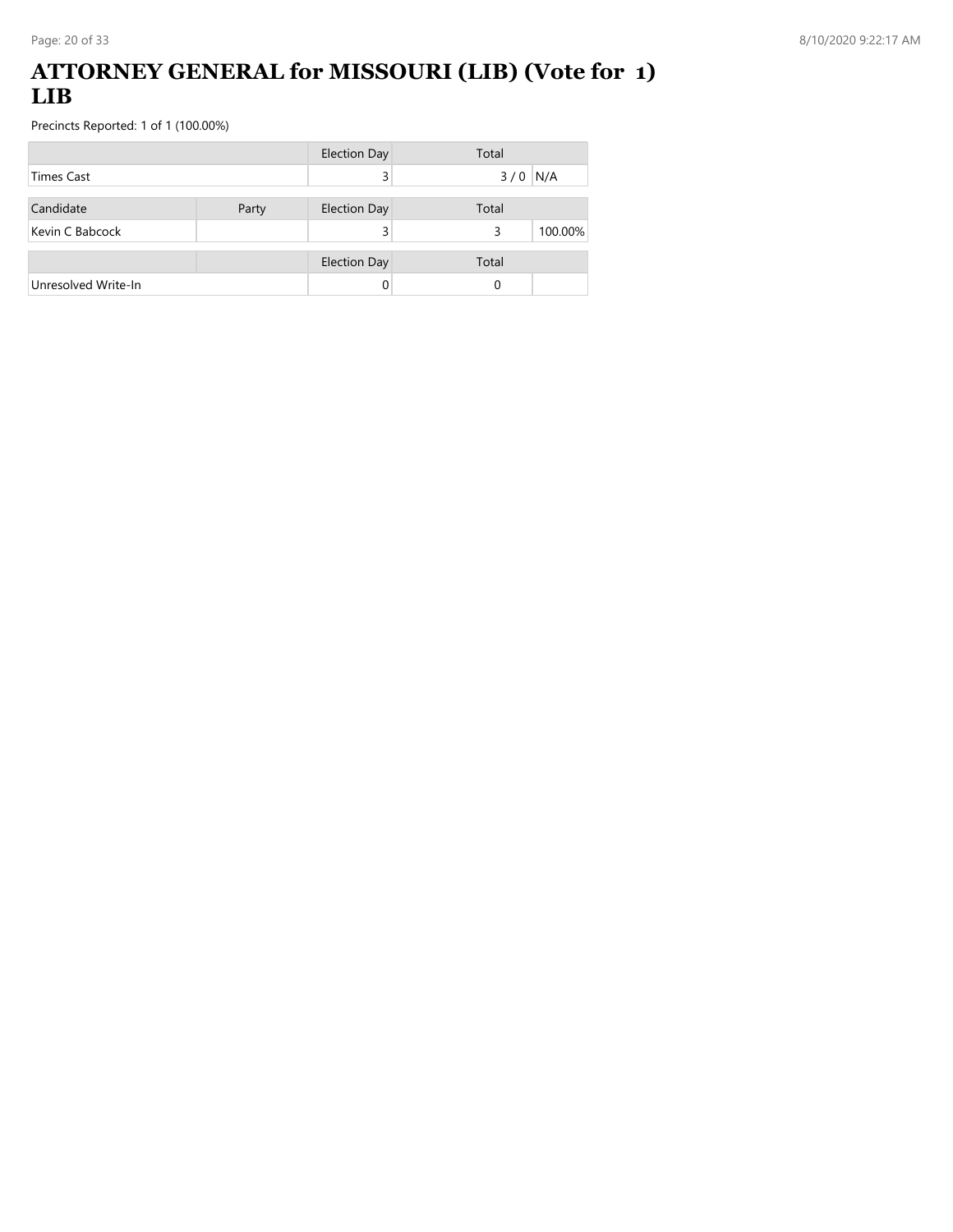#### **UNITED STATES REPRESENTATIVE IN CONGRESS for 3RD DISTRICT (REP), MISSOURI (Vote for 1) REP**

|                           |       | <b>Election Day</b> | Total       |        |
|---------------------------|-------|---------------------|-------------|--------|
| <b>Times Cast</b>         |       | 691                 | 691/0       | N/A    |
| Candidate                 | Party | <b>Election Day</b> | Total       |        |
| Brandon Wilkinson         |       | 111                 | 111         | 16.87% |
| Adela Wisdom              |       | 17                  | 17          | 2.58%  |
| <b>Blaine Luetkemeyer</b> |       | 492                 | 492         | 74.77% |
| Jeffrey Nowak             |       | 14                  | 14          | 2.13%  |
| Lynette Trares            |       | 24                  | 24          | 3.65%  |
|                           |       | <b>Election Day</b> | Total       |        |
| Unresolved Write-In       |       | 0                   | $\mathbf 0$ |        |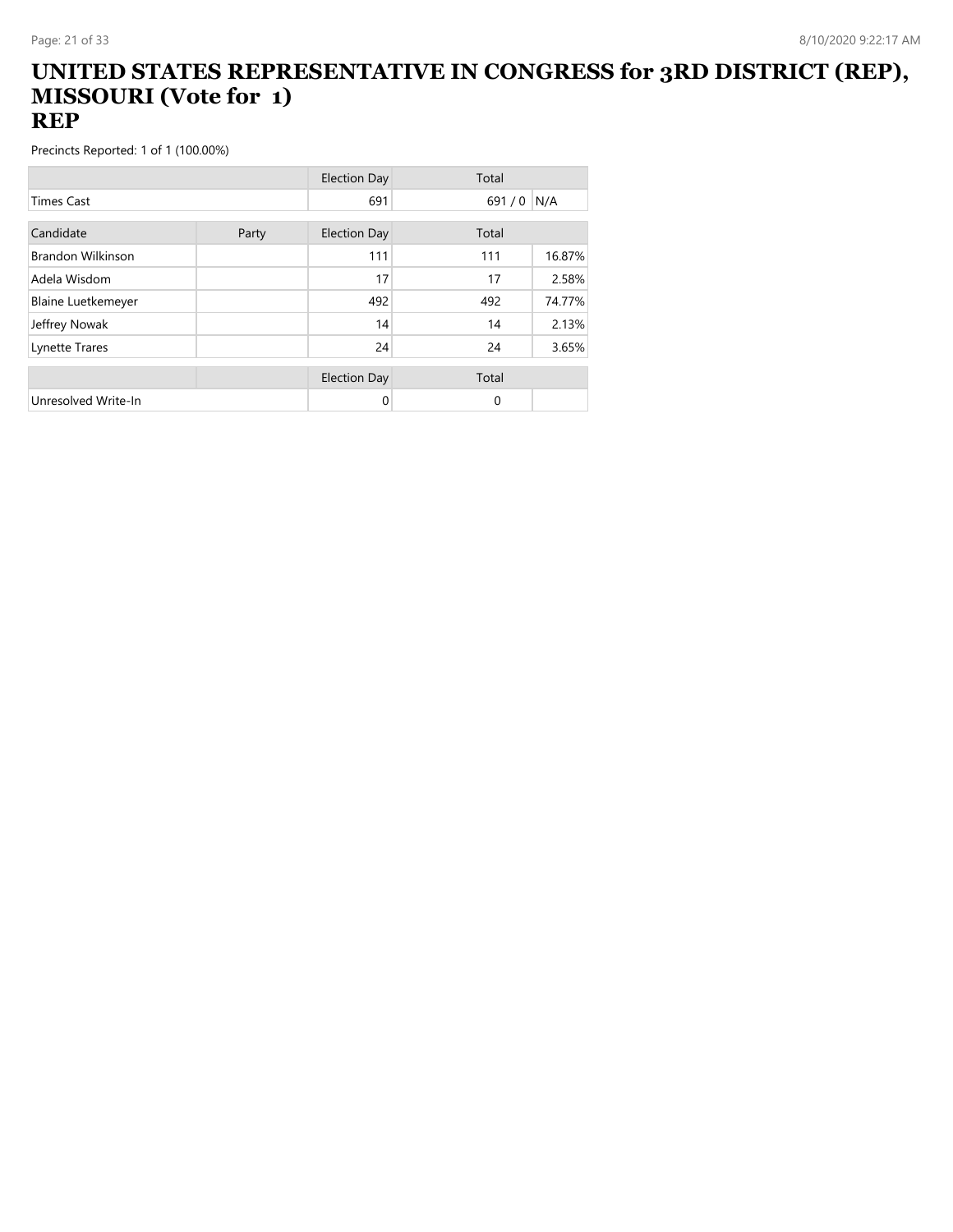#### **UNITED STATES REPRESENTATIVE IN CONGRESS for 3RD DISTRICT (DEM), MISSOURI (Vote for 1) DEM**

|                     |       | Election Day        | Total    |        |
|---------------------|-------|---------------------|----------|--------|
| <b>Times Cast</b>   |       | 118                 | 118/0    | N/A    |
| Candidate           | Party | <b>Election Day</b> | Total    |        |
|                     |       |                     |          |        |
| Megan Rezabek       |       | 62                  | 62       | 55.86% |
| Dennis Oglesby      |       | 49                  | 49       | 44.14% |
|                     |       |                     |          |        |
|                     |       | <b>Election Day</b> | Total    |        |
| Unresolved Write-In |       | 0                   | $\Omega$ |        |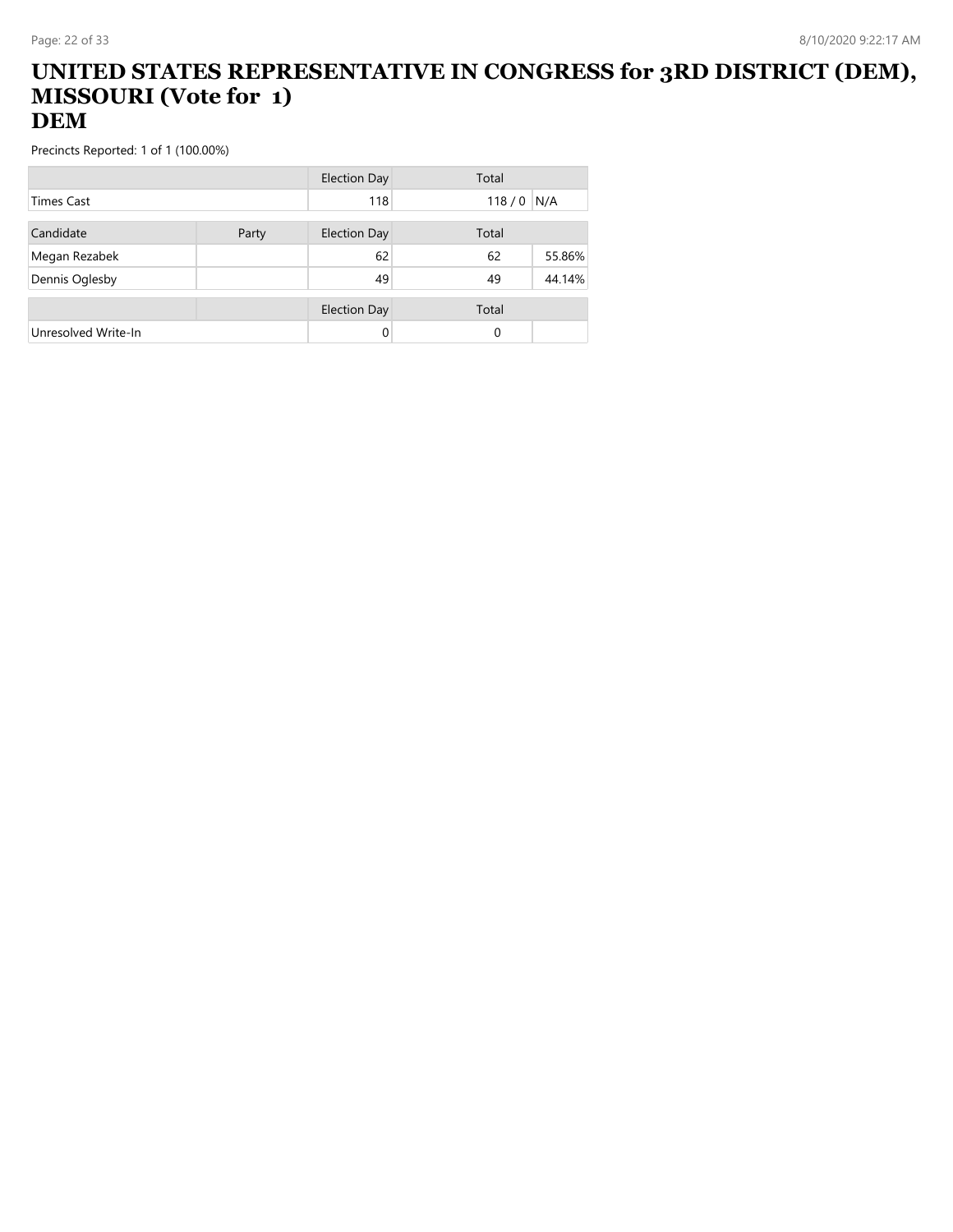#### **UNITED STATES REPRESENTATIVE IN CONGRESS for 3RD DISTRICT (LIB), MISSOURI (Vote for 1) LIB**

|                       |       | Election Day        | Total |         |
|-----------------------|-------|---------------------|-------|---------|
| <b>Times Cast</b>     |       |                     | 3/0   | N/A     |
| Candidate             | Party | <b>Election Day</b> | Total |         |
| Leonard J Steinman II |       |                     | 3     | 100.00% |
|                       |       |                     |       |         |
|                       |       | <b>Election Day</b> | Total |         |
| Unresolved Write-In   |       |                     | 0     |         |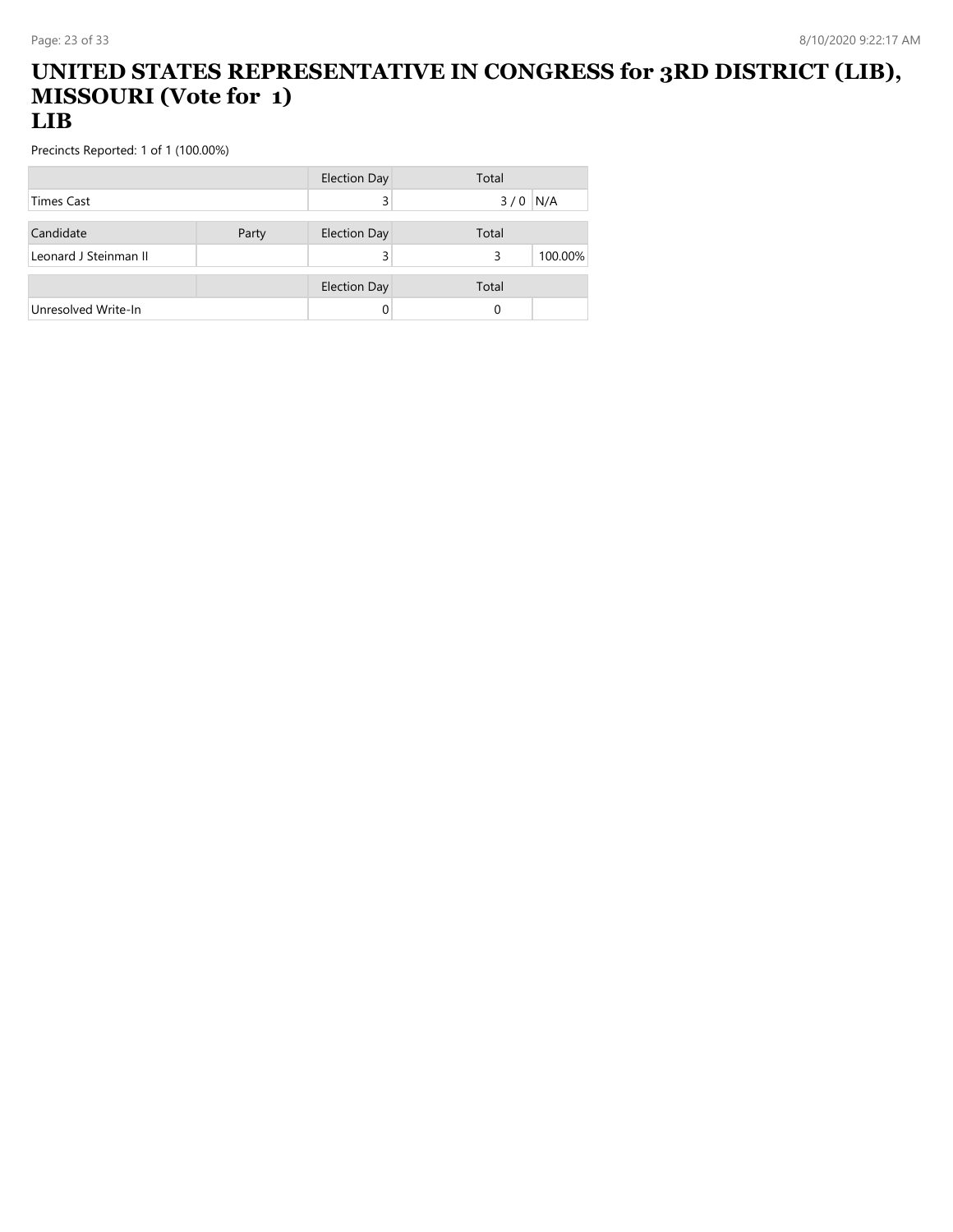## **STATE REPRESENTATIVE for 42ND DISTRICT (REP), MISSOURI (Vote for 1) REP**

|                     |       | <b>Election Day</b> | Total          |
|---------------------|-------|---------------------|----------------|
| <b>Times Cast</b>   |       | 691                 | 691/0<br>N/A   |
| Candidate           | Party | <b>Election Day</b> | Total          |
| Jeff Porter         |       | 562                 | 100.00%<br>562 |
|                     |       |                     |                |
|                     |       | <b>Election Day</b> | Total          |
| Unresolved Write-In |       |                     | 0              |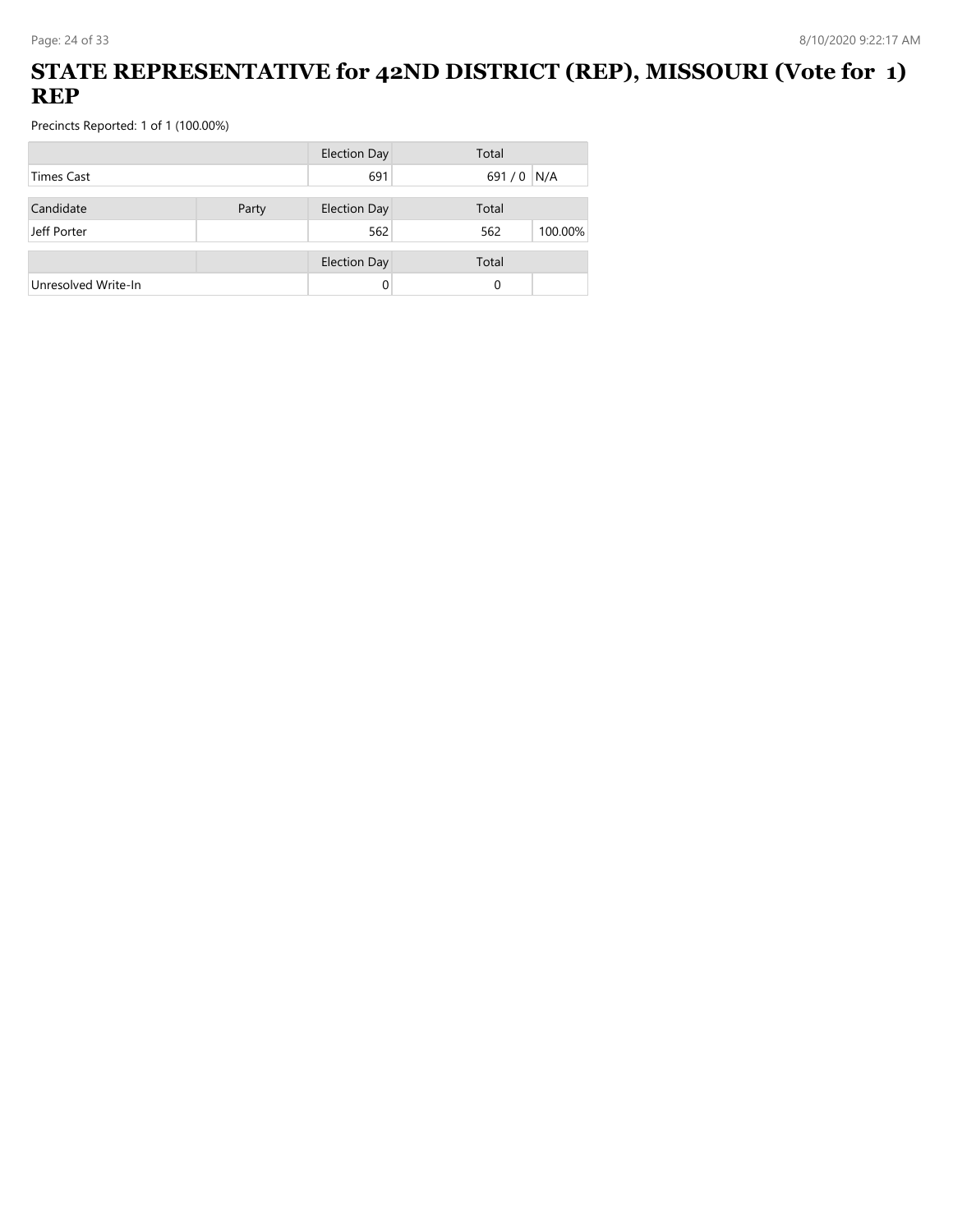#### **COUNTY COMMISSIONER for SOUTHERN DISTRICT (REP), MISSOURI (Vote for 1) REP**

|                     |       | <b>Election Day</b> | Total    |        |
|---------------------|-------|---------------------|----------|--------|
| <b>Times Cast</b>   |       | 691                 | 691/0    | N/A    |
| Candidate           | Party | <b>Election Day</b> | Total    |        |
| Tony Gagliano       |       | 294                 | 294      | 44.75% |
| Dave Mikus          |       | 187                 | 187      | 28.46% |
| Luke F. Struckhoff  |       | 54                  | 54       | 8.22%  |
| Tom Meyer           |       | 92                  | 92       | 14.00% |
| Jason Boles         |       | 30                  | 30       | 4.57%  |
|                     |       | <b>Election Day</b> | Total    |        |
| Unresolved Write-In |       | 0                   | $\Omega$ |        |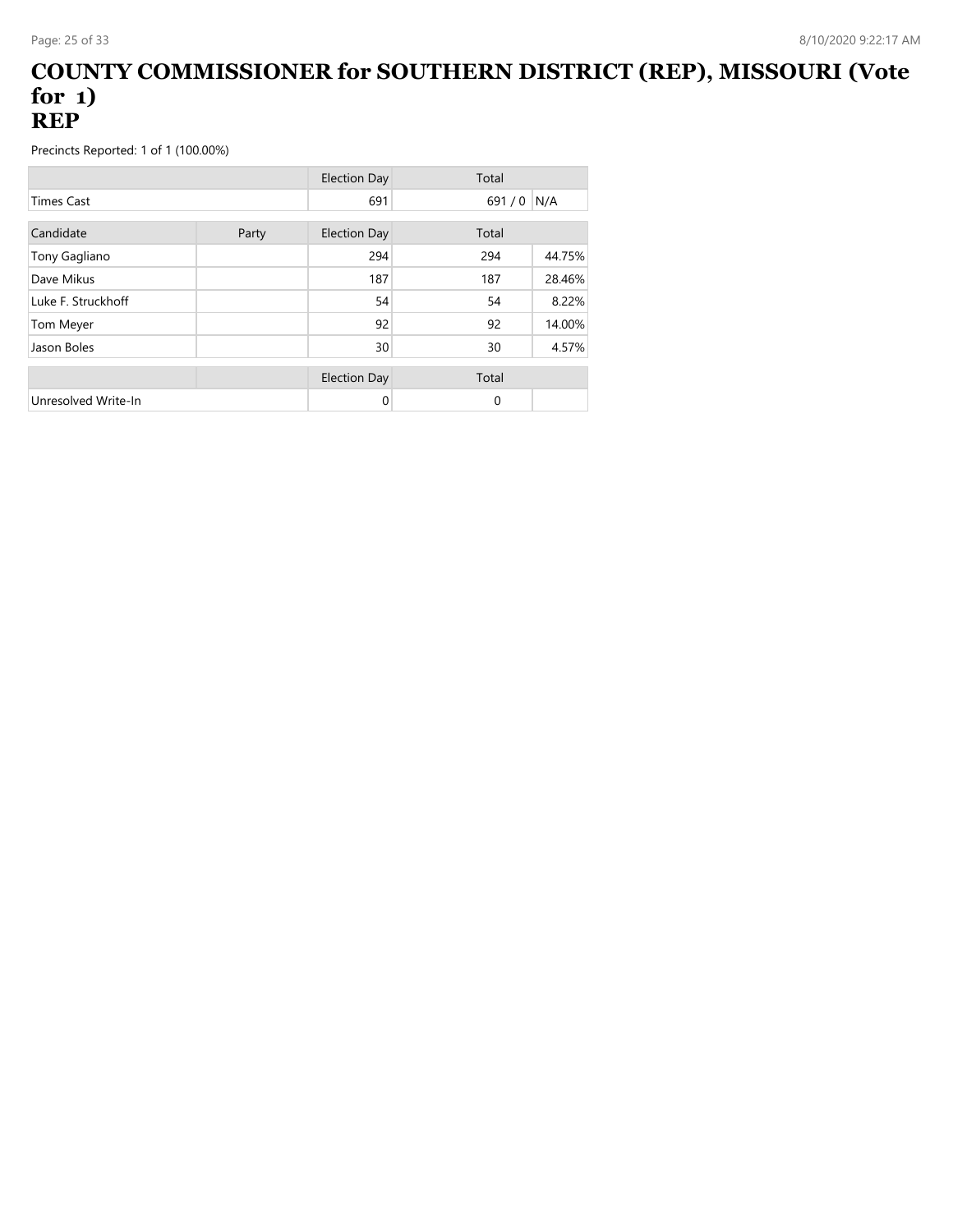## **SHERIFF for WARREN COUNTY (REP), MISSOURI (Vote for 1) REP**

|                     |  | <b>Election Day</b> | Total          |
|---------------------|--|---------------------|----------------|
| <b>Times Cast</b>   |  | 691                 | 691/0<br>N/A   |
| Candidate<br>Party  |  | <b>Election Day</b> | Total          |
| Kevin Harrison      |  | 615                 | 100.00%<br>615 |
|                     |  | <b>Election Day</b> | Total          |
| Unresolved Write-In |  | 0                   | 0              |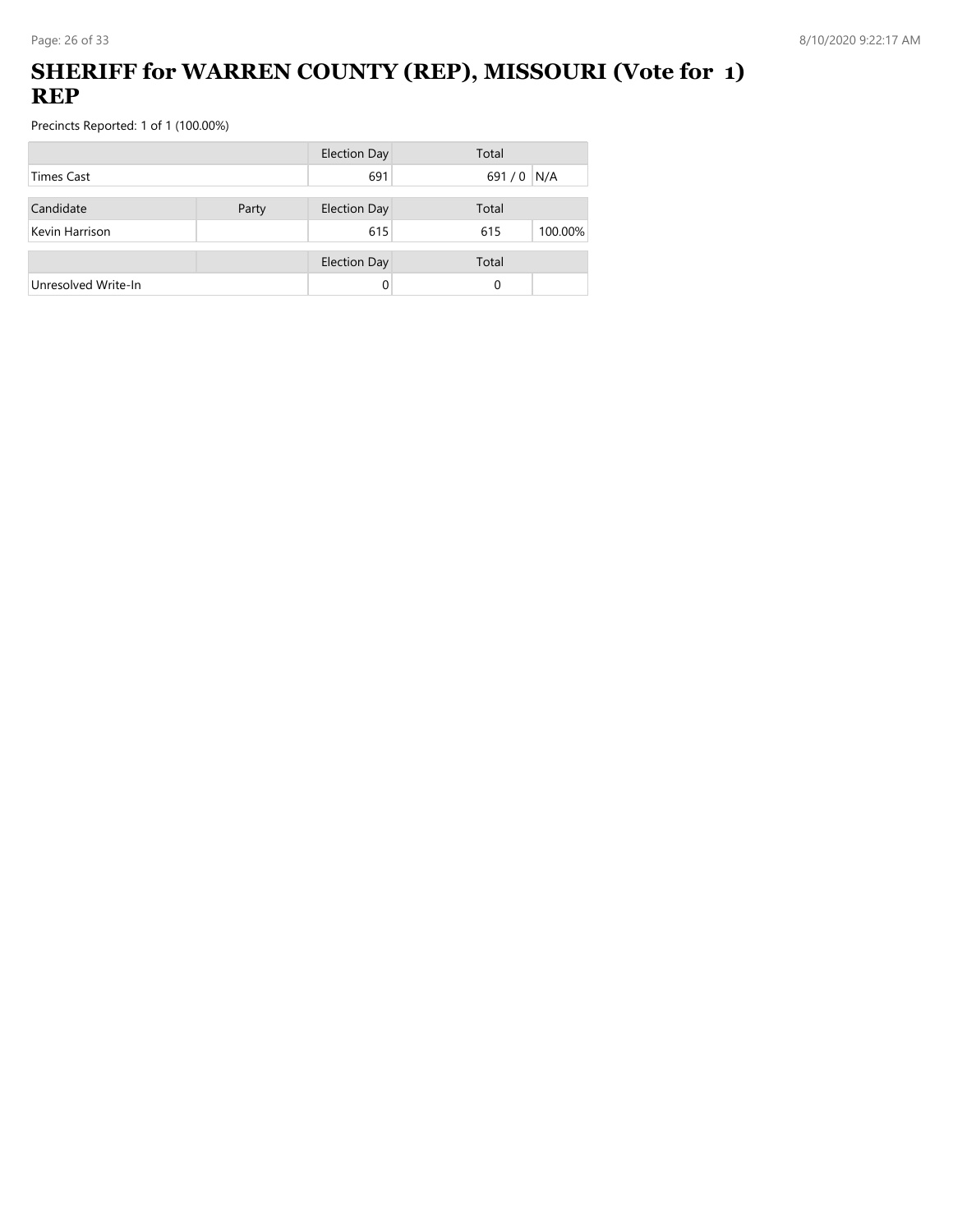## **ASSESSOR for WARREN COUNTY (REP), MISSOURI (Vote for 1) REP**

|                          |       | <b>Election Day</b> | Total |        |
|--------------------------|-------|---------------------|-------|--------|
| <b>Times Cast</b>        |       | 691                 | 691/0 | N/A    |
| Candidate                | Party | Election Day        | Total |        |
| Kathryn L. (Katie) Smith |       | 426                 | 426   | 63.87% |
| Terence (Terry) Bracht   |       | 241                 | 241   | 36.13% |
|                          |       | <b>Election Day</b> | Total |        |
| Unresolved Write-In      |       | 0                   | 0     |        |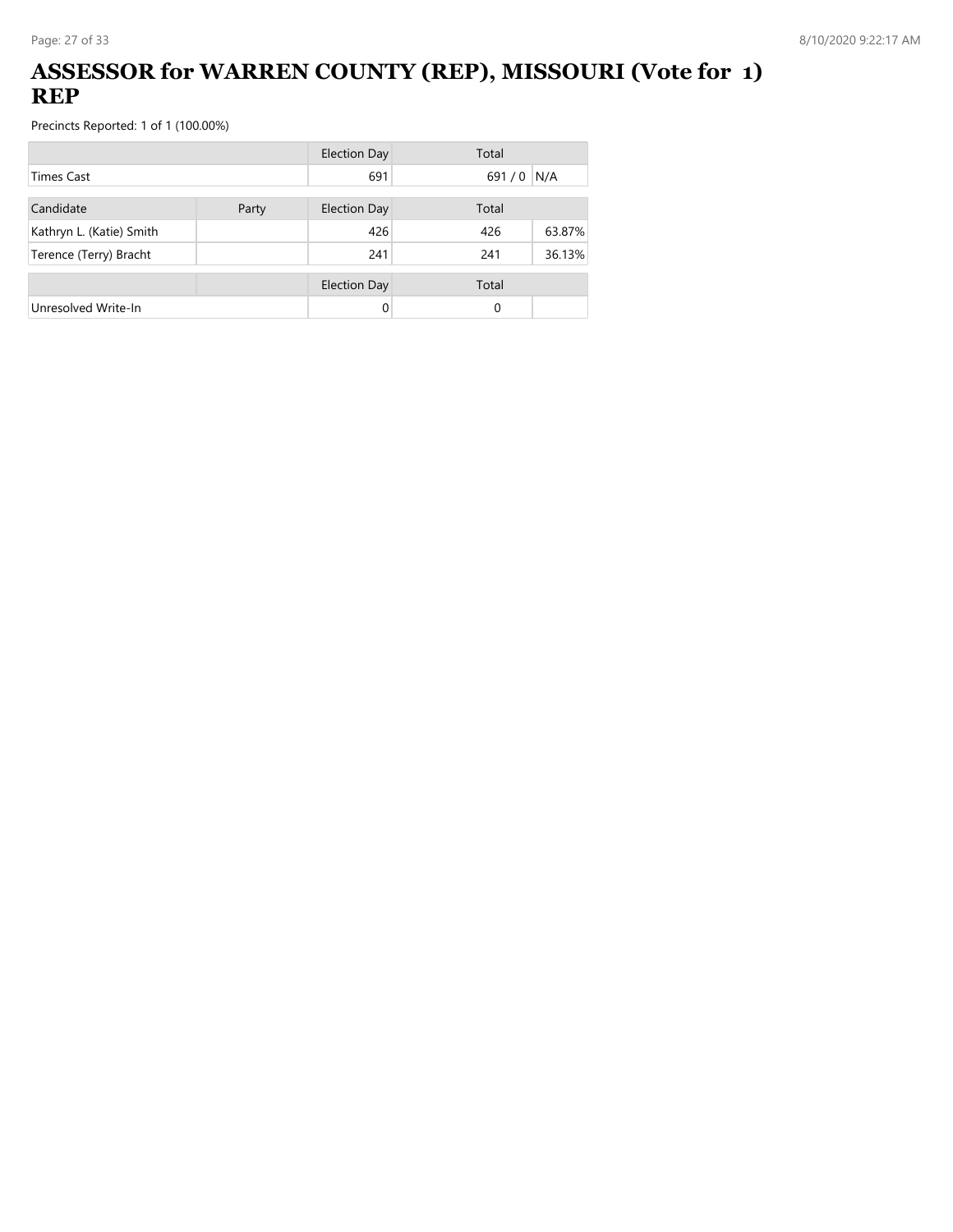#### **PUBLIC ADMINISTRATOR for WARREN COUNTY (REP), MISSOURI (Vote for 1) REP**

|                         |       | Election Day        | Total     |         |
|-------------------------|-------|---------------------|-----------|---------|
| <b>Times Cast</b>       |       | 691                 | 691/0 N/A |         |
| Candidate               | Party | <b>Election Day</b> | Total     |         |
| Melissa (Missy) Dempsey |       | 593                 | 593       | 100.00% |
|                         |       |                     |           |         |
|                         |       | <b>Election Day</b> | Total     |         |
| Unresolved Write-In     |       |                     | 0         |         |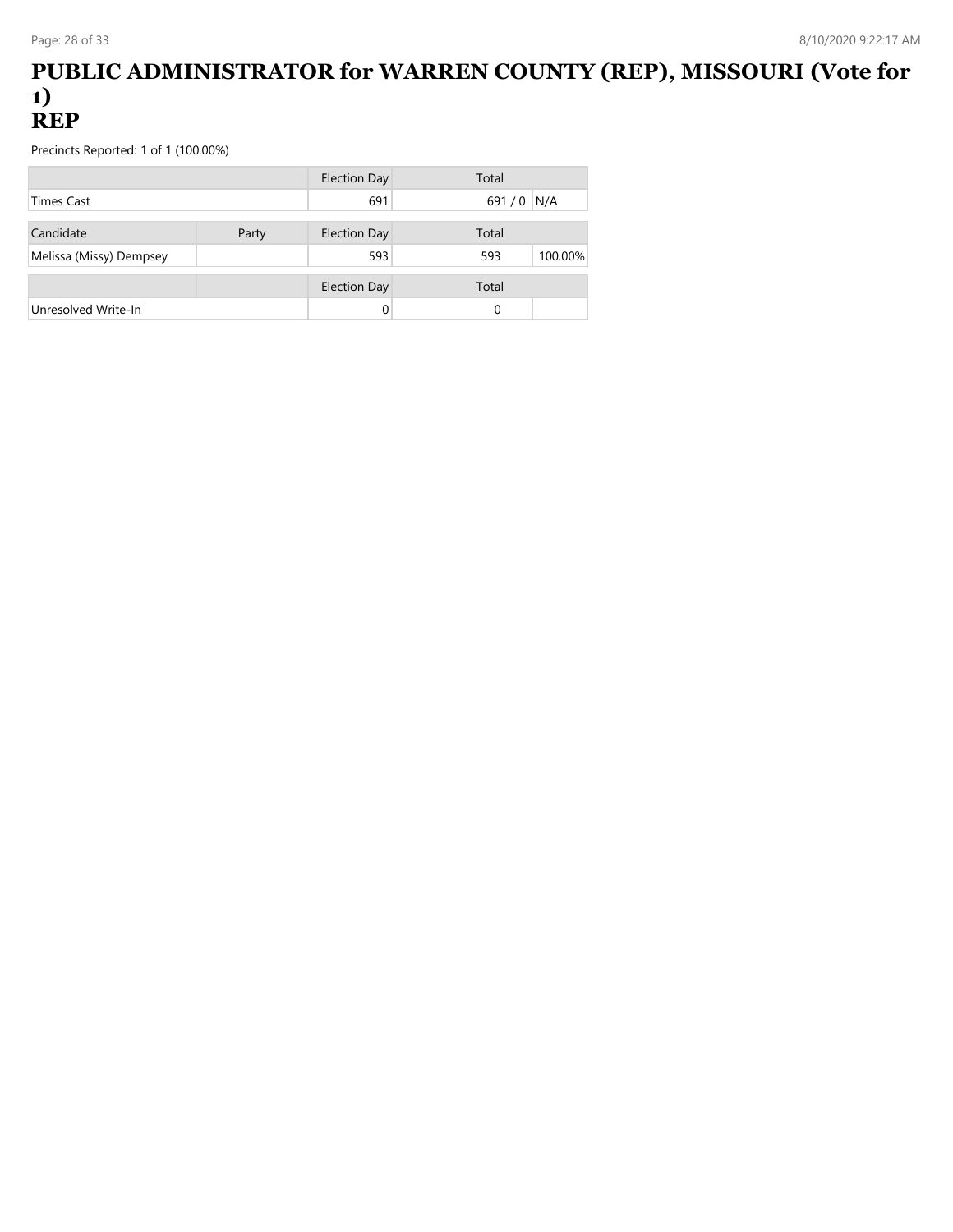## **CORONER for WARREN COUNTY (REP), MISSOURI (Vote for 1) REP**

|                     |       | <b>Election Day</b> | Total          |
|---------------------|-------|---------------------|----------------|
| <b>Times Cast</b>   |       | 691                 | 691/0<br>N/A   |
| Candidate           | Party | <b>Election Day</b> | Total          |
| Mark W. O'Neill     |       | 593                 | 100.00%<br>593 |
|                     |       | <b>Election Day</b> | Total          |
| Unresolved Write-In |       | 0                   | 0              |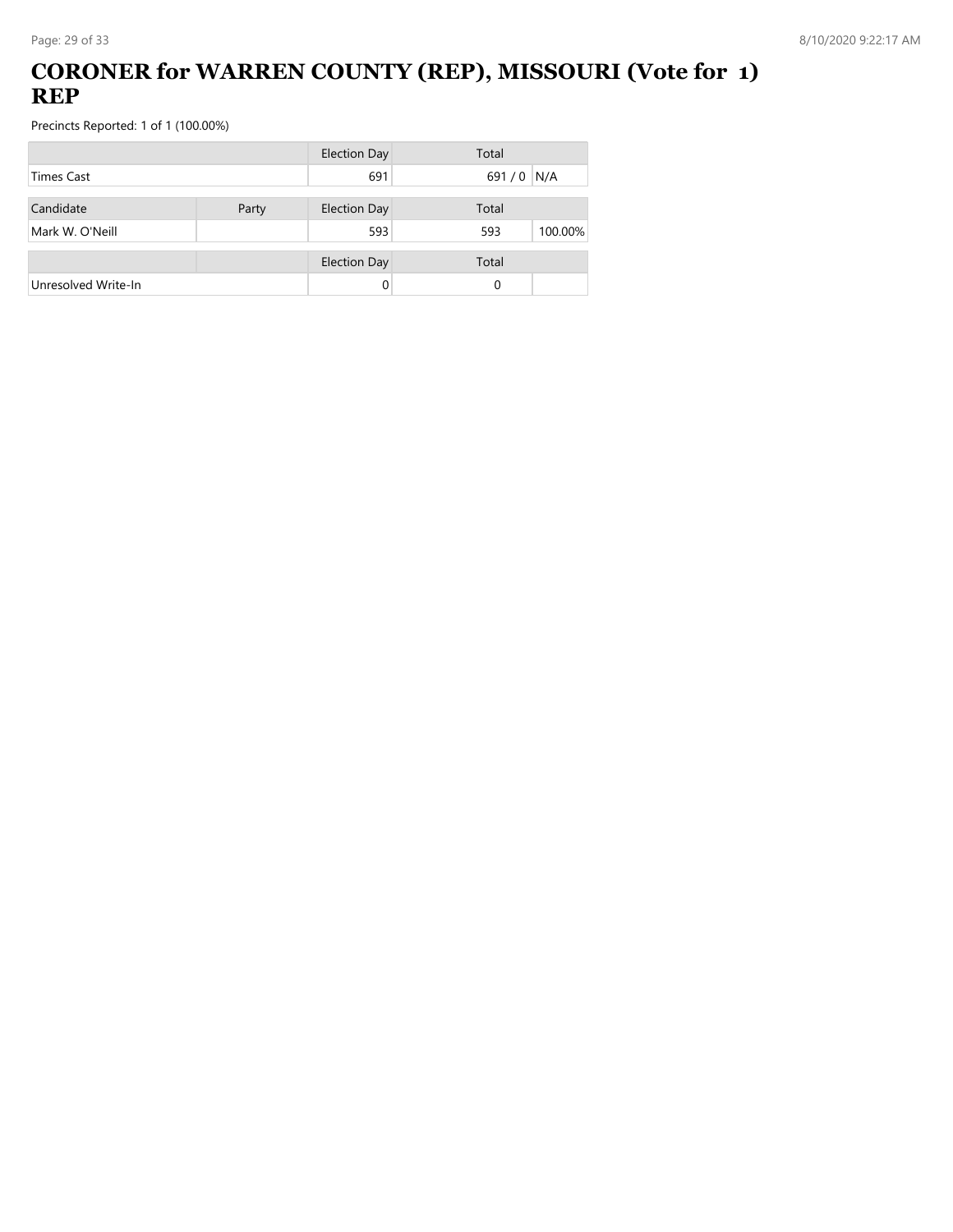## **SURVEYOR for WARREN COUNTY (REP), MISSOURI (Vote for 1) REP**

|                     |  | <b>Election Day</b> | Total          |
|---------------------|--|---------------------|----------------|
| <b>Times Cast</b>   |  | 691                 | 691/0<br>N/A   |
| Candidate<br>Party  |  | <b>Election Day</b> | Total          |
| Robert L. Lewis     |  | 603                 | 100.00%<br>603 |
|                     |  | <b>Election Day</b> | Total          |
| Unresolved Write-In |  | 0                   | 0              |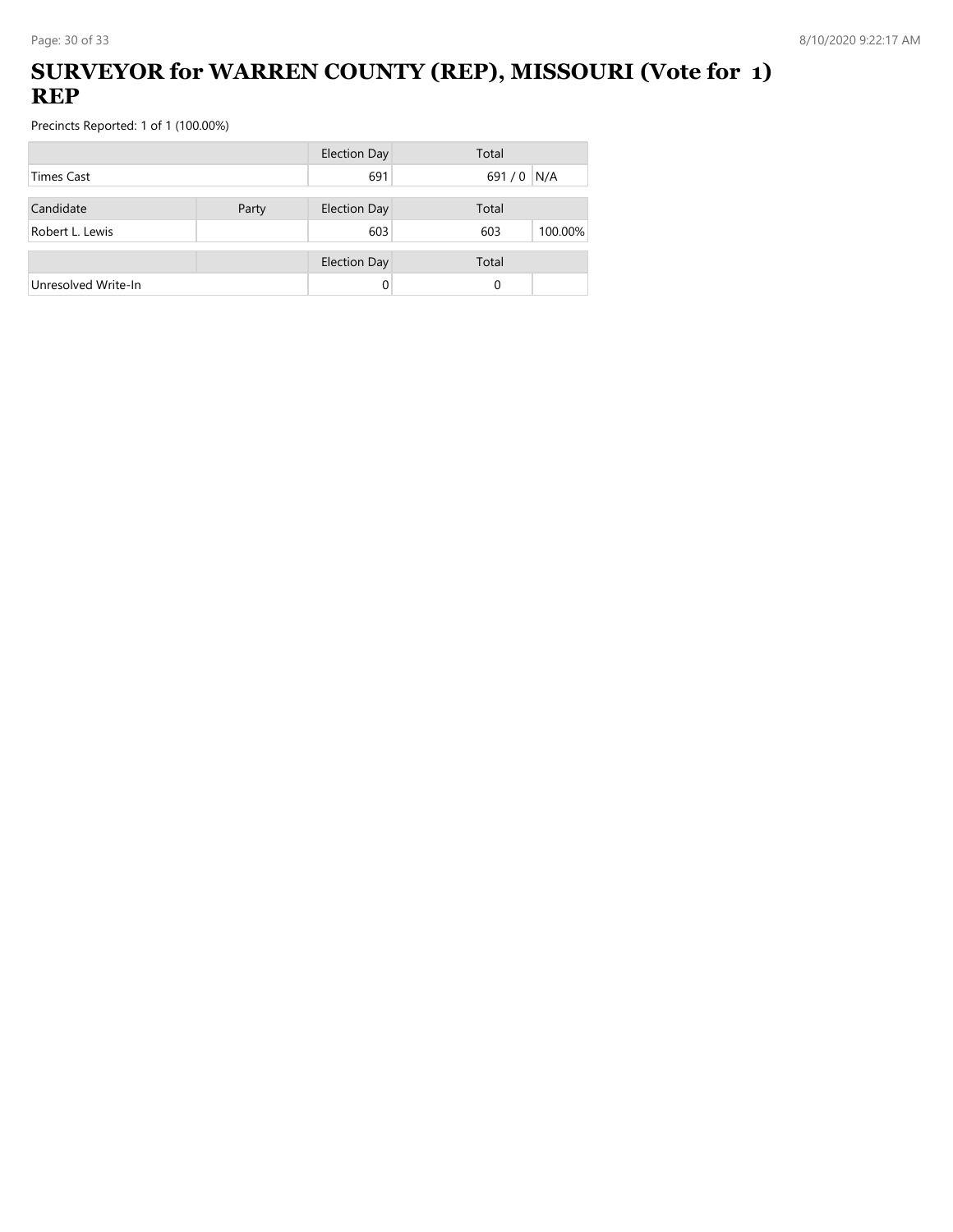## **COMMITTEEMAN for SOUTH ELKHORN (DEM), MISSOURI (Vote for 1) DEM**

|                     |       | <b>Election Day</b> | Total      |        |
|---------------------|-------|---------------------|------------|--------|
| <b>Times Cast</b>   |       | 71                  | $71/0$ N/A |        |
| Candidate           | Party | <b>Election Day</b> | Total      |        |
| Rodger Wells        |       | 32                  | 32         | 50.00% |
| Dennis Oglesby      |       | 32                  | 32         | 50.00% |
|                     |       | <b>Election Day</b> | Total      |        |
| Unresolved Write-In |       | 0                   | 0          |        |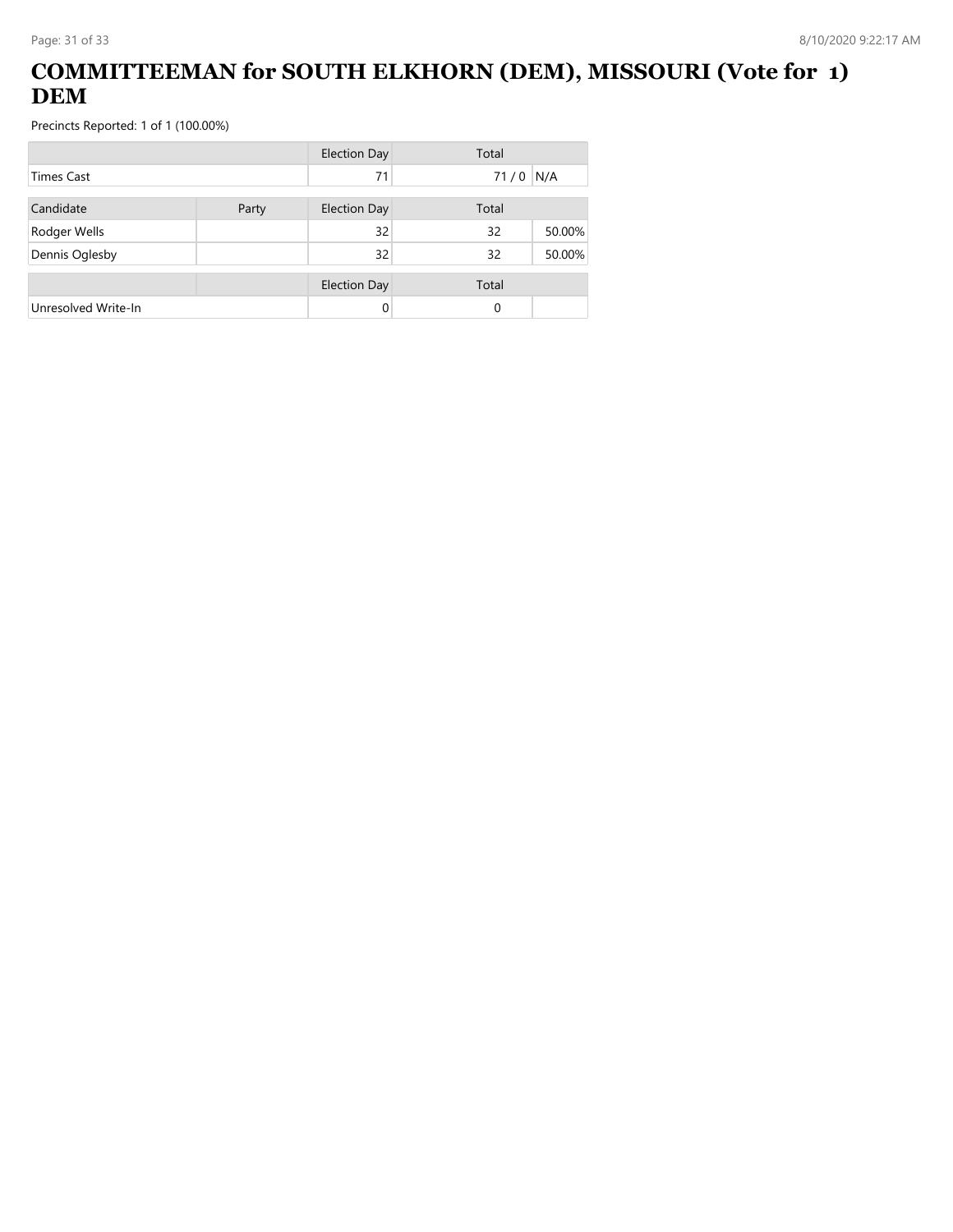# **CONSTITUTIONAL AMENDMENT NO. 2 for MISSOURI (Vote for 1)**

|                     |       | <b>Election Day</b> | Total       |        |
|---------------------|-------|---------------------|-------------|--------|
| <b>Times Cast</b>   |       | 825                 | 825 / 2,315 | 35.64% |
|                     |       |                     |             |        |
| Candidate           | Party | <b>Election Day</b> | Total       |        |
| <b>YES</b>          |       | 210                 | 210         | 25.74% |
| <b>NO</b>           |       | 606                 | 606         | 74.26% |
|                     |       | <b>Election Day</b> | Total       |        |
| Unresolved Write-In |       | $\Omega$            | 0           |        |